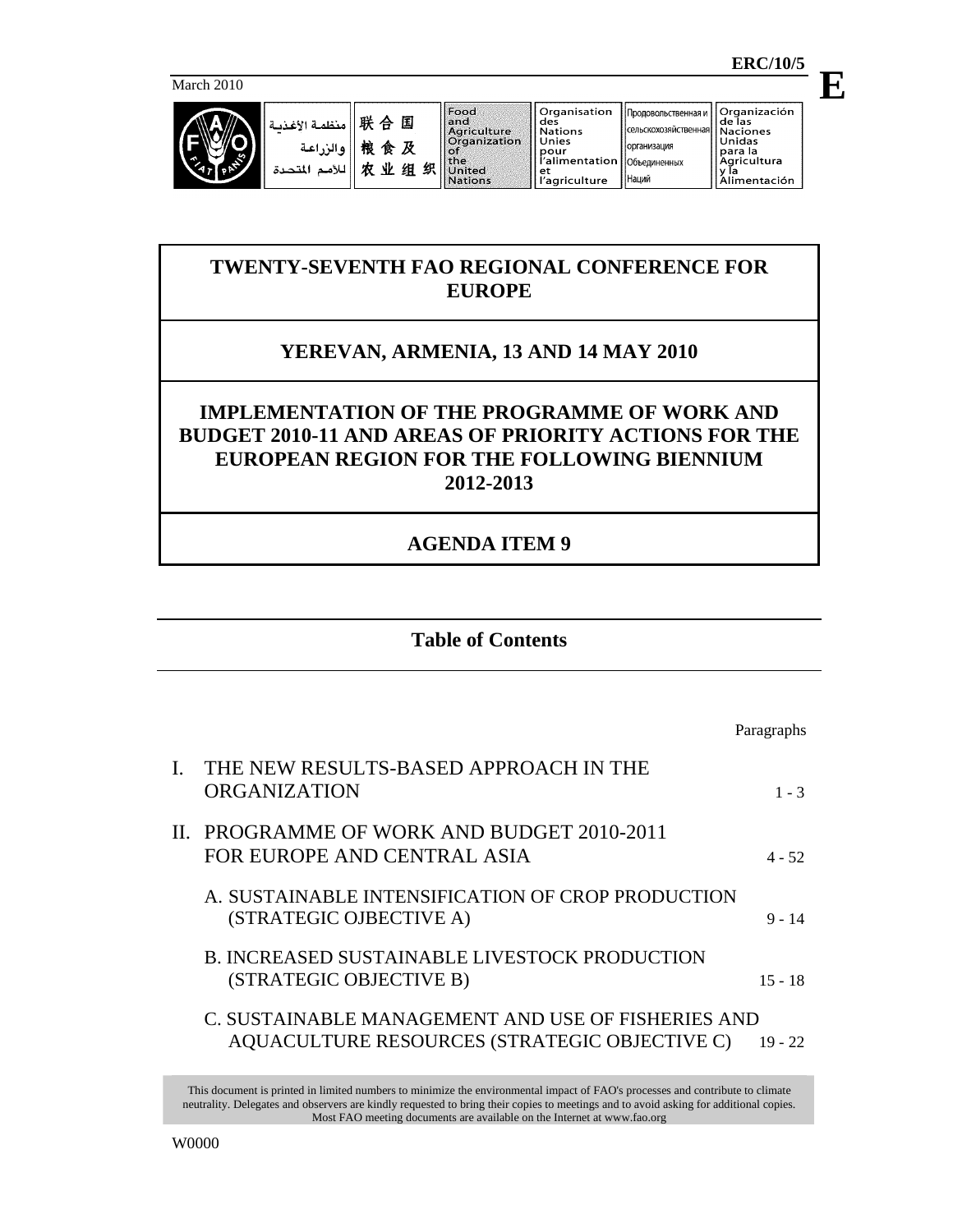|  | D. IMPROVED QUALITY AND SAFETY OF FOODS AT ALL STAGES<br>OF THE FOOD CHAIN (STRATEGIC OBJECTIVE D)                                                                                       | $23 - 25$ |
|--|------------------------------------------------------------------------------------------------------------------------------------------------------------------------------------------|-----------|
|  | E. SUSTAINABLE MANAGEMENT OF FORESTS AND TREES<br>(STRATEGIC OBJECTIVE E)                                                                                                                | $26 - 27$ |
|  | F. SUSTAINABLE MANAGEMENT OF LAND, WATER AND<br>GENETIC RESOURCES AND IMPROVED RESPONSES TO GLOBAL<br>ENVIRONMENTAL CHALLENGES AFFECTING FOOD AND<br>AGRICULTURE (STRATEGIC OBJECTIVE F) | $28 - 30$ |
|  | G. ENABLING ENVIRONMENT FOR MARKETS TO IMPROVE<br>LIVELIHOODS AND RURAL DEVELOPMENT (STRATEGIC<br><b>OBJECTIVE G)</b>                                                                    | $31 - 35$ |
|  | H. IMPROVED FOOD SECURITY AND BETTER NUTRITION<br>(STRATEGIC OBJECTIVE H)                                                                                                                | $36 - 39$ |
|  | I. IMPROVED PREPAREDNESS FOR, AND EFFECTIVE RESPONSE<br>TO, FOOD AND AGRICULTURAL THREATS AND<br><b>EMERGENCIES (STRATEGIC OBJECTIVE I)</b>                                              | $40 - 41$ |
|  | J. GENDER EQUITY IN ACCESS TO RESOURCES, GOODS, SERVICES<br>AND DECISION-MAKING IN RURAL AREAS (STRATEGIC<br><b>OBJECTIVE K)</b>                                                         | $42 - 44$ |
|  | K. INCREASED AND MORE EFFECTIVE PUBLIC AND PRIVATE<br><b>INVESTMENT IN AGRICULTURE AND RURAL DEVELOPMENT</b><br>(STRATEGIC OBJECTIVE L)                                                  | $45 - 48$ |
|  | L. EFFECTIVE COLLABORATION WITH MEMBER COUNTRIES AND<br>STAKEHOLDERS (FUNCTIONAL OBJECTIVE X)                                                                                            | $49 - 52$ |
|  | III. PRIORITY ACTIVITIES FOR THE PROGRAMME OF WORK AND<br><b>BUDGET IN THE BIENNIUM 2012-13</b>                                                                                          | $53 - 69$ |
|  | A. SUSTAINABLE INTENSIFICATION OF CROP PRODUCTION (SO A)                                                                                                                                 | 57        |
|  | B. INCREASED SUSTAINABLE LIVESTOCK PRODUCTION (SO B)                                                                                                                                     | 58        |
|  | C. SUSTAINABLE MANAGEMENT AND USE OF FISHERIES AND<br>AQUACULTURE RESOURCES (SOC)                                                                                                        | 59        |
|  | D. IMPROVED QUALITY AND SAFETY OF FOODS AT ALL STAGES<br>OF THE FOOD CHAIN (SO D)                                                                                                        | 60        |
|  | E. SUSTAINABLE MANAGEMENT OF FORESTS AND TREES (SO E) 61                                                                                                                                 |           |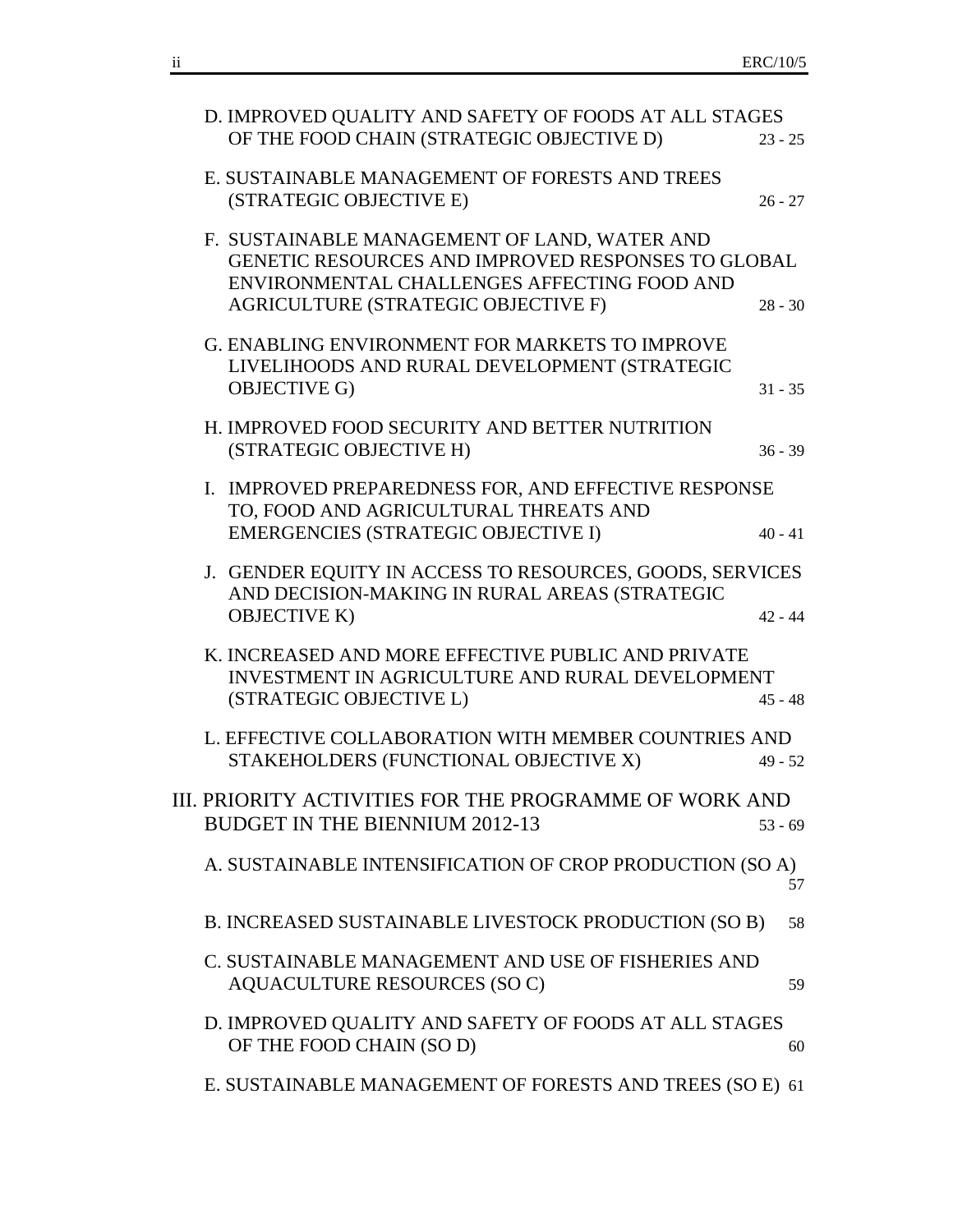|                        | F. SUSTAINABLE MANAGEMENT OF LAND, WATER AND GENETIC<br>RESOURCES AND IMPROVED RESPONSES TO GLOBAL<br>ENVIRONMENTAL CHALLENGES AFFECTING FOOD AND |           |
|------------------------|---------------------------------------------------------------------------------------------------------------------------------------------------|-----------|
|                        | <b>AGRICULTURE (SO F)</b>                                                                                                                         | 62        |
|                        | <b>G. ENABLING ENVIRONMENT FOR MARKETS TO IMPROVE</b><br>LIVELIHOODS AND RURAL DEVELOPMENT (SO G)                                                 | 63        |
|                        | H. IMPROVED FOOD SECURITY AND BETTER NUTRITION (SO H)                                                                                             | 64        |
| (SO I)                 | I. IMPROVED PREPAREDNESS FOR, AND EFFECTIVE RESPONSE<br>TO, FOOD AND AGRICULTURAL THREATS AND EMERGENCIES                                         | 65        |
|                        | J. GENDER EQUITY WHEN ACCESSING RESOURCES, GOODS,<br>SERVICES AND IN DECISION-MAKING IN RURAL AREAS (SO K)66                                      |           |
| (SOL)                  | K. INCREASED AND MORE EFFECTIVE PUBLIC AND PRIVATE<br><b>INVESTMENT IN AGRICULTURE AND RURAL DEVELOPMENT</b>                                      | 67        |
|                        | L. EFFECTIVE COLLABORATION WITH MEMBER COUNTRIES AND<br>STAKEHOLDERS (FO X)                                                                       | $68 - 69$ |
| <b>IV. CONCLUSIONS</b> |                                                                                                                                                   | $70 - 80$ |
| <b>ANNEX 1</b>         | THE NEW RESULTS-BASED APPROACH IN FAO                                                                                                             |           |
| <b>ANNEX 2</b>         | PWB 2010-11 REGIONAL DIMENSIONS - EUROPE AND<br><b>CENTRAL ASIA</b>                                                                               |           |
| <b>ANNEX 3</b>         | 2010-11 BUDGET BY STRATEGIC/FUNCTIONAL<br>OBJECTIVES AND REGION (USD MILLIONS)                                                                    |           |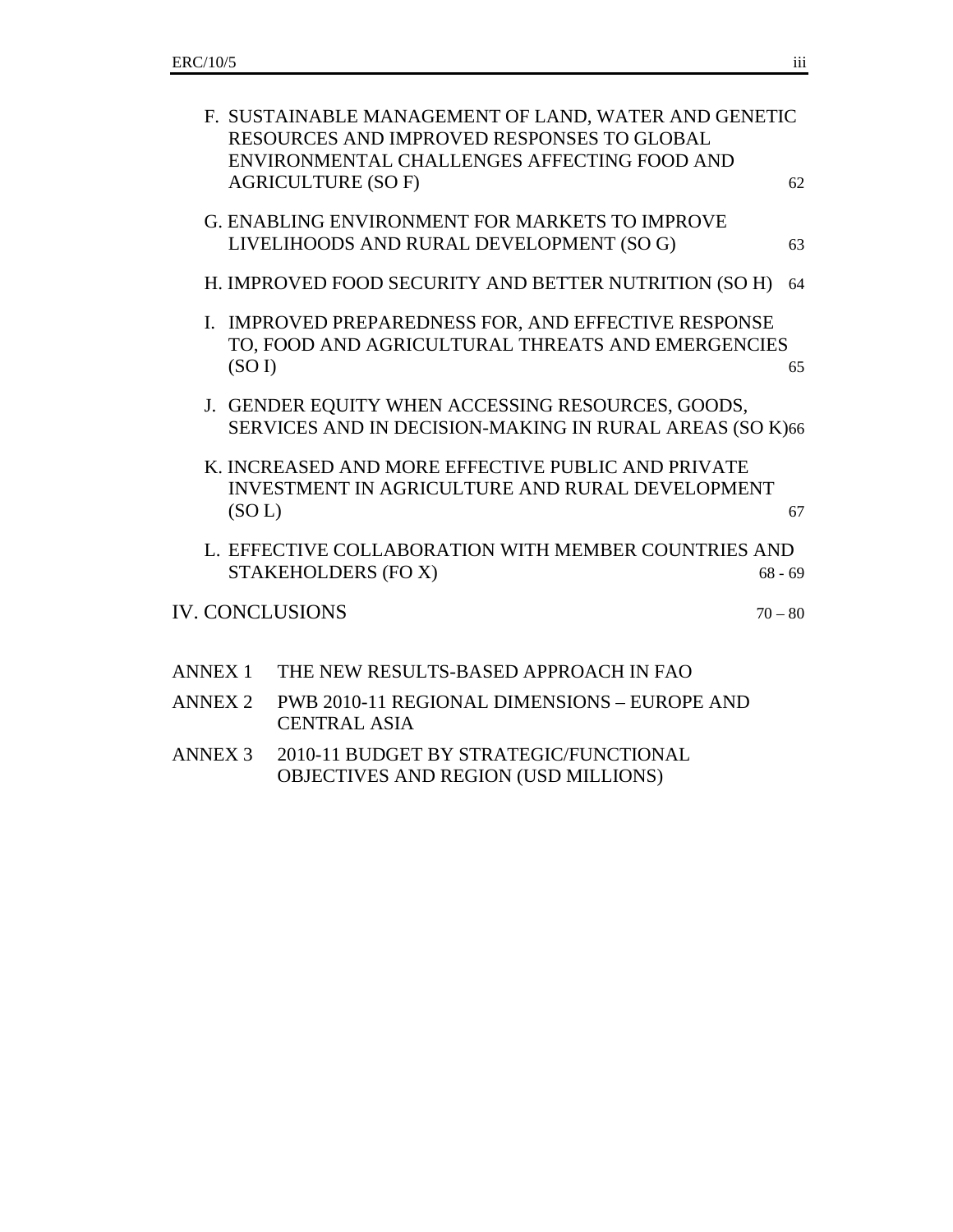## **I. THE NEW RESULTS-BASED APPROACH IN THE ORGANIZATION**

1. The Immediate Plan of Action for FAO's Renewal (IPA) approved by the 35th (Special) Session of the FAO Conference in November 2008 laid the foundation of an enhanced resultsbased approach to programme planning, implementation and reporting in the Organization. It provided the basis for preparing during 2009 the Strategic Framework 2010-19, Medium-Term Plan 2010-13 and Programme of Work and Budget 2010-11, which were endorsed by the 36th Session of the FAO Conference in November 2009 (see summary in Annex 1).

2. The Conference also adopted a revitalized and more inclusive intergovernmental process of review of priorities and programme and budget proposals,<sup>1</sup> whereby from 2010 the Regional Conferences will *inter alia* report to the Council, through the Programme and Finance Committees, on these matters, and in doing so will:

- advise on and identify the special problems of their respective regions and priority areas of work which should be taken into account in the preparation of the planning, programme and budget documents of the Organization and suggest adjustments to these documents;
- review and advise on the performance of the Organization in the region in contributing to the achievement of results against relevant performance indicators, including any pertinent evaluations.2

3. The purpose of this paper is to provide, for review and advice of the Regional Conference, the issues and priorities being addressed by FAO in the region during 2010-11 and the proposed priorities for 2012-13.

## **II. PROGRAMME OF WORK AND BUDGET 2010-2011 FOR EUROPE AND CENTRAL ASIA**<sup>3</sup>

4. The agricultural sector in all countries of Eastern and Central Europe and Central Asia remains fragile due principally to external economic and other ecological factors. The agriculture sector began to recover at the end of the 1990s and early 2000s in most countries of the region. Poverty was declining and food security was substantially improving, before external shocks hit the region. The rising food price crisis beginning at the end of 2006, followed by the global economic shock in 2008, have created new challenges for the countries of the region. Although the food production and agriculture sector were impacted by different underlying factors, these circumstances were interacting due to their implications for financial and economic stability and food and political security.

5. The food crisis aggravated the general inflation and macroeconomic imbalances by increasing the vulnerability of the population. The level of agricultural development and the magnitude of the poverty impact of the global economic crisis vary by subregion. Due to market fluctuation and weather conditions the agriculture sector is under pressure as a result of decreasing yields and unemployment in rural areas. The middle-income countries are followed closely by the low-income Commonwealth of Independent States (CIS) where there are also irrigation problems, weakness of institutional and farming capacity and land degradation. In

 $\overline{a}$ 

<sup>&</sup>lt;sup>1</sup> Conference Resolution (CR) 10/2009

 $2^2$  CR 6/2009 and new General Rules of the Organization (GRO) XXXV

<sup>&</sup>lt;sup>3</sup> Elaboration on C 2009/15 MTP/PWB 2010-11 Annex 1 Europe and Central Asia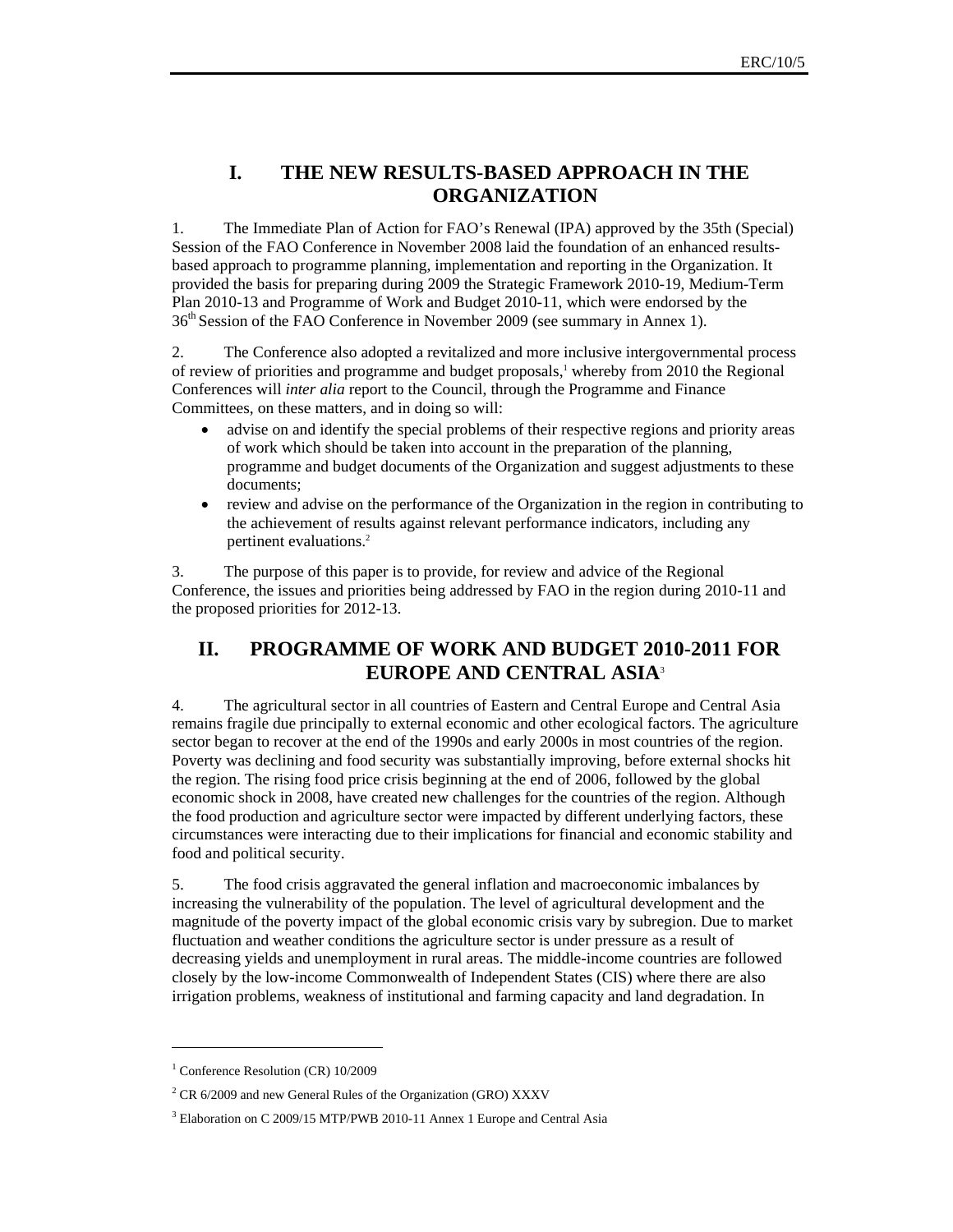addition there are eight low-income food-deficit countries (LIFDCs) which require regular monitoring and support.

6. Twenty years into the substantial transition process, the region is highly differentiated in terms of income levels, policy agenda and technical assistance needs. Twelve countries, including ten former centrally planned economy countries, joined the European Union in 2004 and 2007, shifting attention to the needs of other countries, including support to European Union integration. The main priority as well as policy focuses for the countries of Southeastern Europe, is European Union accession, which also shapes FAO's assistance programmes in the region. Countries further to the east, predominantly forming part of the CIS, are in the process of modernizing their agriculture and fisheries sector. There is a particular need in these countries to upgrade expertise in livestock, fisheries and aquaculture, forestry and agronomy. Moreover, they require assistance in several policy and institution-building aspects, ranging from natural resource management to food safety and value chain development.

7. In addition, the countries of the CIS-Central Asia still need assistance to address the issues of rural poverty, food security, land and farm reform and water management. The global economic and financial crisis, coupled with the challenges of climate change and soaring food prices have also had serious repercussions on the economic development of numerous countries in the Europe and Central Asia region. Agricultural and rural areas in general face numerous challenges, warranting appropriate policy responses. FAO will seek to assist in the development of policy documents and master plans and will continue its partnership with governments and the private sector in the implementation of these agriculture and rural development policies and strategies.

8. The main regional challenges and priorities for FAO in 2010-11 are highlighted below for each strategic objective. The regional dimensions of FAO's work in the region as set forth in the PWB 2010-11 are provided in Annex 2. The resource allocations as per the PWB 2010-11 are shown in Annex 3.

#### **A. SUSTAINABLE INTENSIFICATION OF CROP PRODUCTION (STRATEGIC OJBECTIVE A)**

9. Increased crop productivity and quality, based on science-based sustainable practices and improved product quality and higher quality standards are critical to improve resource use efficiency, food security, rural development and livelihoods as well as for stable domestic supply and export growth. FAO's current work programme includes promotion of the Codex Alimentarius quality and safety standards covering different food groups, as well as training in Good Agricultural Practices (GAPs), Good Manufacturing Practices (GMPs) and Good Hygiene Practices (GHPs) and implementation of the International Plant Protection Convention (IPPC) and use of International Standards for Phytosanitary Measures (ISPMs).

10. Policies and strategies are supported for sustainable crop production, intensification and diversification, management of pesticides, transboundary plant pests and diseases, coupled with the development of institutional capacities for better management of plant genetic resources, including seed production systems. Crop diversification and fostering new enterprises have the potential to contribute to income diversification and thereby reduce vulnerability and increase the resilience of smallholder farmers.

11. In some Eastern European and most Central Asian countries, there is a lack of sound seed programmes to improve the delivery of good quality seed to farmers. Better coordination and harmonization of subregional and national efforts are assisted to enhance the seed industry including seed supply systems and seed certification schemes.

12. The practice of no-till in combination with soil cover and crop rotation has been found to be the best solution for addressing the causes and symptoms of land degradation and soil salinity in countries of Central Asia. Additionally, conservation agriculture has also an important role to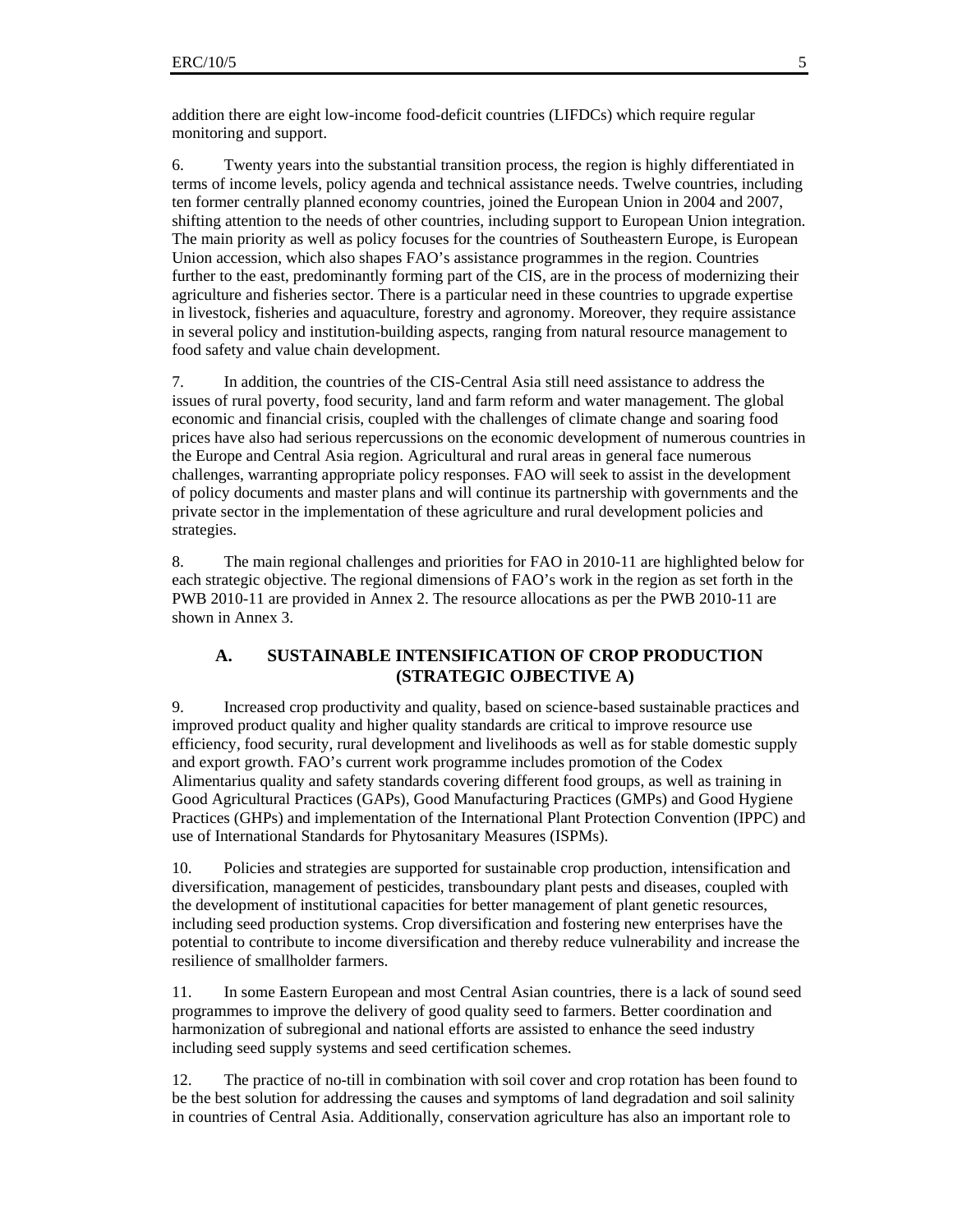play in climate change mitigation strategies. No-till systems practised on a large scale as in Kazakhstan and Uzbekistan result in major economic advantages and improve productivity by using commercial inputs in an optimal and efficient way. FAO promotes this technology in Central Asia to make production systems more sustainable especially for major crops such as wheat and cotton and to protect the fragile ecosystem.

13. Technical assistance will be provided also to reduce risks from outbreaks of transboundary plant pests and diseases in a sustainable way at national, regional and global levels.

14. Pesticide management including disposal of obsolete pesticides is one of the challenges facing both subregions. The accumulation of obsolete stocks is causing serious health and environmental problems such as pesticide poisoning, contamination of water resources and soil pollution. FAO assists to undertake a range of measures with regard to pesticide management programmes and enhances the technical capacities of several member countries with regard to the implementation of the Rotterdam Convention through awareness-raising and training.

## **B. INCREASED SUSTAINABLE LIVESTOCK PRODUCTION (STRATEGIC OBJECTIVE B)**

15. The livestock sector provides an important contribution to agricultural output in the region as well as to income generation and diversification. The anticipated continued expansion of demand for animal products necessitates substantial improvements in resource use efficiencies, and the accelerated development and adoption of appropriate technologies. It also calls for an increase in the surveillance and diagnostic capabilities of the state and private veterinary services for transboundary animal and zoonotic diseases.

16. FAO raises awareness that the development of advanced and appropriate livestock production practices contribute to increased livestock productivity and improved food security and assists government authorities and the private sector in their efforts to improve the management capacity of the livestock sector, raise livestock productivity and increase producers' income.

17. In order to improve access both to domestic and export markets, veterinary departments receive technical assistance to develop national animal health delivery services systems in line with international requirements. This will be achieved by analysing current livestock health and production practices and opportunities for improvement and through identification of best practices within and outside the region that can be adopted by livestock producers and governments. Improving access to livestock and fish feed which represents a major constraint to the development of these sectors and the attainment of sustainable growth remains a key priority for a number of member countries in Central Asia.

18. FAO promotes the implementation of the Global Plan of Action for Animal Genetic Resources through the development of national strategies and action plans for the improved management and conservation of animal genetic resources. There will also be assistance provided for the development and implementation of animal identification, performance recording systems and breeding strategies.

## **C. SUSTAINABLE MANAGEMENT AND USE OF FISHERIES AND AQUACULTURE RESOURCES (STRATEGIC OBJECTIVE C)**

19. The fisheries and aquaculture sector plays an important role in human nutrition, in the fight against hunger and poverty and more generally in economic development. FAO provides technical and legal assistance for the implementation of the Code of Conduct for Responsible Fisheries (CCRF) for effective management and conservation of fisheries and aquaculture resources, better conservation of aquatic biodiversity, productivity and health of ecosystems in order to support fishery resources and fish production.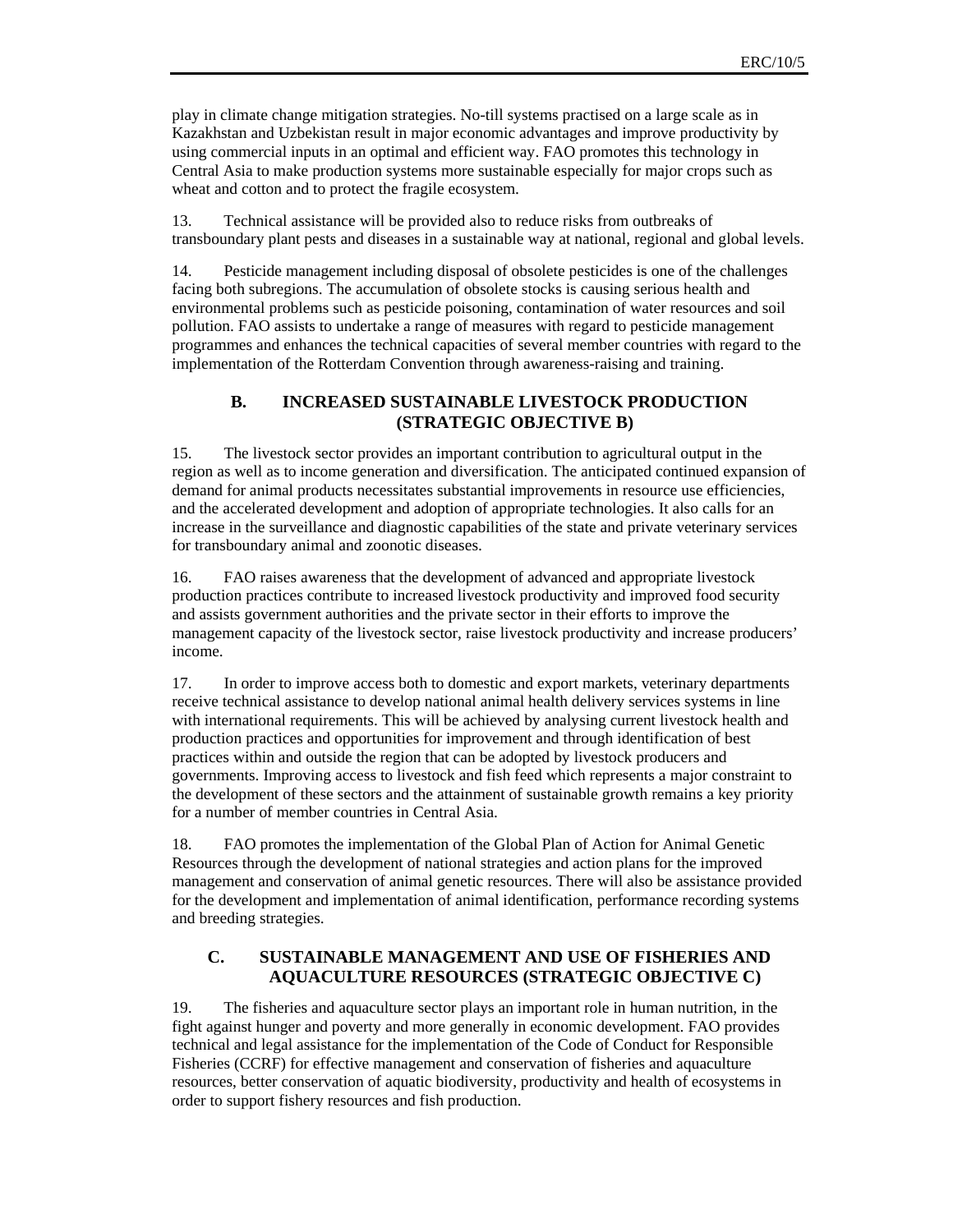20. Many countries of the region have considerable unutilized inland water resources for smallholder or semi-industrial aquaculture whereas marine resources are extensively exploited and in need of strengthened regional institutional cooperation on management and research. Smallholder aquaculturists in rural areas receive special attention through FAO's technical assistance.

21. At the regional level, FAO supports the activities of the European Inland Fisheries Advisory Commission (EIFAC) and the recently approved Central Asia and Caucasus Fisheries and Aquaculture Commission as a new Article XIV body under the FAO Constitution. In marine fisheries the General Fisheries Commission for the Mediterranean (GFCM) represents an important international forum.

22. Efforts at international and national level are assisted both for marine and inland fisheries aiming at sustainable management of resources, rehabilitation of fish stocks of endangered species and preservation of aquatic ecosystems and biodiversity. Improving institutional and technical capacities for the traceability and certification of fish products is an important market access prerequisite for both the countries in European Union accession and countries entering the European Partnership Programme.

#### **D. IMPROVED QUALITY AND SAFETY OF FOODS AT ALL STAGES OF THE FOOD CHAIN (STRATEGIC OBJECTIVE D)**

23. Inadequate control of food safety and quality along the food chain continue to plague both developed and developing countries. Establishment of efficient institutional frameworks for food safety, meeting the demands for food exports and the requirements for adherence to the World Trade Organization (WTO) are high on the priority agenda of member countries in the region. The harmonization of food control systems with European Union requirements is also a priority issue for many member countries. There is also a need for the establishment of efficient border control mechanisms and well-functioning food control systems along the entire food chain, from primary production to consumption.

24. The application of preventive and integrated approaches to food safety along the entire food chain from production to consumption is supported by FAO to ensure food safety along the food chain including the application of a risk analysis framework to ensure that risk management decisions are based on the best available scientific data, as well as the effective use of Codex Alimentarius and other internationally-agreed food quality standards, recommendations and codes of practice as essential measures for improving food control and food safety systems. FAO raises awareness and supports capacities for appropriate policies, strategies and legislative/regulatory frameworks, emphasizing public-private partnerships, with the objective to improve governance of plant and animal health and safety of plant and animal products through risk-based inspection, good hygiene practices at the production level, traceability and control of animal feed quality.

25. FAO's work programme reflects the growing importance of on-farm diversification and value-adding activities in food supply as essential tools for improving rural livelihoods, whereby voluntary food standards and specific quality production schemes (e.g. organic farming, geographical indication and geographical origin (GI/GO, etc.)) are essential components of this approach.

#### **E. SUSTAINABLE MANAGEMENT OF FORESTS AND TREES (STRATEGIC OBJECTIVE E)**

26. The forest sector continues to be affected by the rapid pace of global changes. Forestry has become more people-centred, and society's demands on forests have undergone significant changes with increasing emphasis on environmental, social and cultural values. Interactions between the forest sector and other sectors are increasingly understood to be a source of both problems and opportunities. In addition, the critical role that forests and trees outside forests play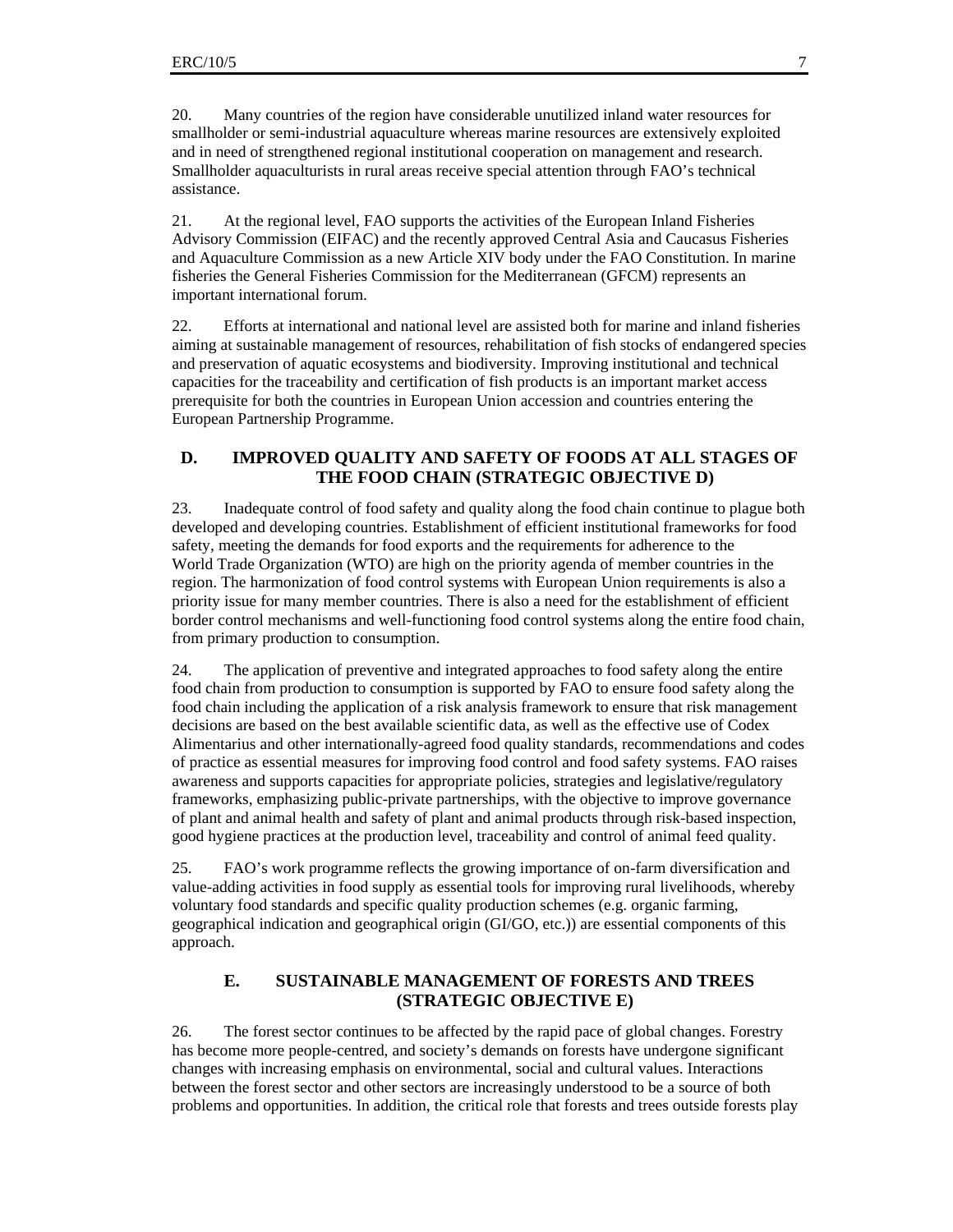in mitigation of, and adaptation to, climate change, as well as a source of bioenergy, are increasingly recognized, requiring careful consideration in national and international decision-making.

27. FAO's work programme recognizes that the region possesses vast forest and woodland resources and enables these assets to play an important role in the sustainable development of member countries through the production of various forest products and services, the provision of vital environmental functions (e.g. conservation of soil and water resources, combating desertification, mitigating climate change, provision of habitats for wildlife, etc.) and the provision of socio-economic benefits, including contributing to food security, employment and livelihoods of local communities and providing recreational opportunities for urban people. The strengthening of sustainable forest management is a common requirement in all countries of the region, thus it is a key element of FAO's technical assistance.

#### **F. SUSTAINABLE MANAGEMENT OF LAND, WATER AND GENETIC RESOURCES AND IMPROVED RESPONSES TO GLOBAL ENVIRONMENTAL CHALLENGES AFFECTING FOOD AND AGRICULTURE (STRATEGIC OBJECTIVE F)**

28. Natural resources and their services are essential to food production, rural development and sustainable livelihoods. Conflicts and competition over access to, and the use of these resources are increasing due to the rising demand for food, water, fibre and energy. The increased intensity of natural resource use will result in the loss of biodiversity and the degradation of productive land and water resources. FAO's assistance focuses on proper management of land and water resources, improvements in water productivity and the securing of land tenure rights to contribute to the overarching objective of sustainable management of natural resources.

29. Land reform processes and changes in property/use rights to natural resources introduced during the early transition period have resulted in many countries in a large subsistence farming sector with small and fragmented properties. However, in an increasingly globalized economy there is a need to create an economically viable and competitive farm sector through investment in farms and farm restructuring. Therefore, the sustainable management of land resources, the securing of land tenure rights and farm restructuring through land consolidation are supported by FAO as essential tools to address these challenges.

30. Climate change is a complex global issue with regional implications and location specificity, the impact of which on the agricultural and related sectors, coupled with recent food and economic crises, is likely to aggravate the already existing chronic problems in these sectors and negatively affect their sustainability. FAO promotes integrated approaches with emphasis on strengthening the efficiency of the countries' agricultural research and extension systems in order to facilitate the implementation and safe use of innovative and modern technologies, including appropriate biotechnologies, while taking into consideration the conservation of genetic resources.

## **G. ENABLING ENVIRONMENT FOR MARKETS TO IMPROVE LIVELIHOODS AND RURAL DEVELOPMENT (STRATEGIC OBJECTIVE G)**

31. There is substantial scope for both agricultural growth and poverty reduction in the European region. FAO's work programme takes into consideration that European Union integration and accession is the priority for the countries of Southeast Europe, whereas the European CIS, Georgia and the Central Asian countries focus on their integration into global markets by improving the competitiveness of their agriculture and rural sector.

32. Livelihoods and rural employment are affected by the extent to which small producers exploit given market opportunities, and markets and institutions function efficiently in a changing environment.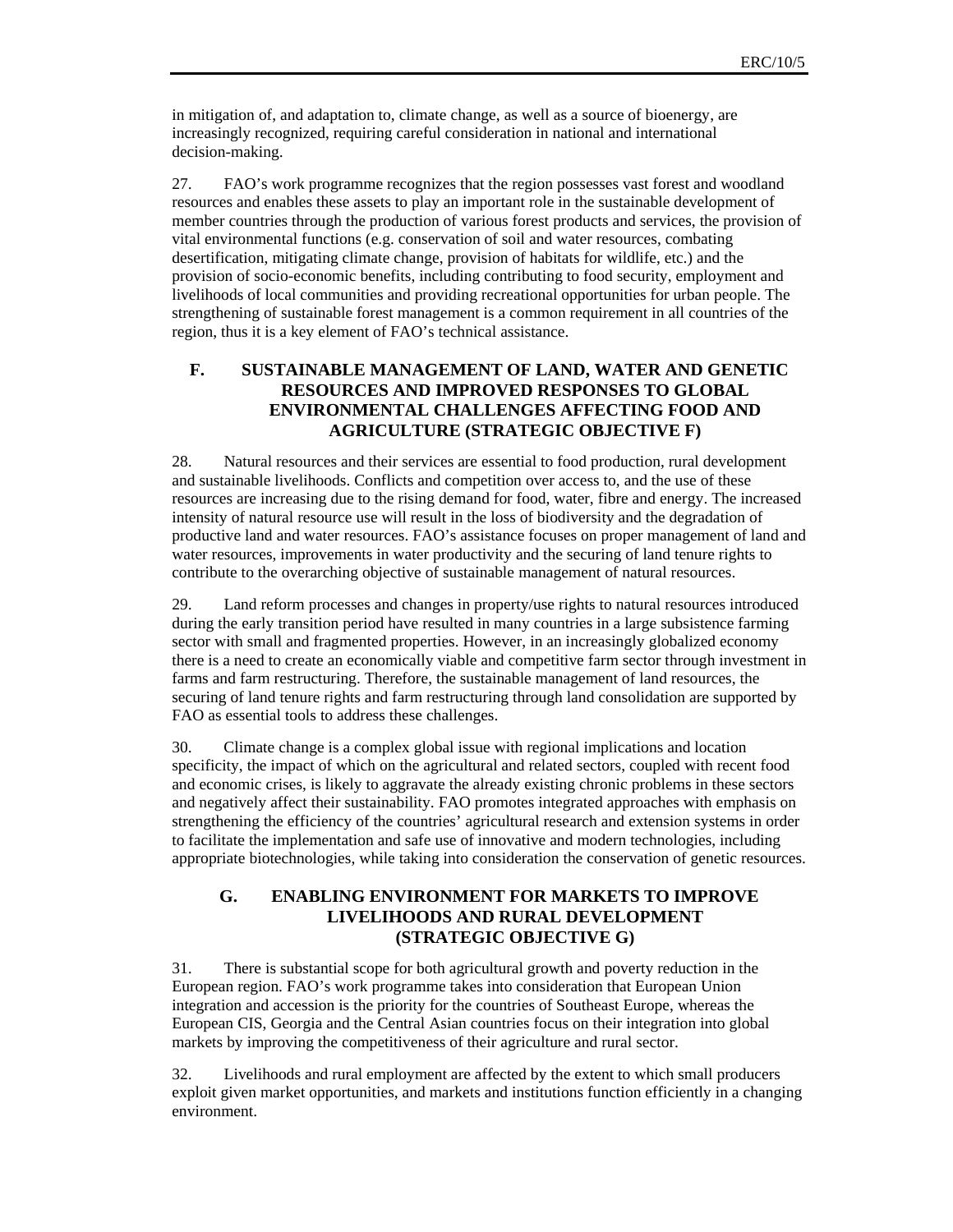33. In order to integrate national economies into global markets, the rural economies and the agricultural sector have to become competitive and economically viable and simultaneously, rural livelihoods must be ensured in order to maintain vibrant rural areas. FAO assists to develop tools and methodologies to address these challenges through implementing rural development programmes and policies, in particular for rural employment creation through on- and off-farm income diversification.

34. The agrofood value chains in the European region require more planning and coordination, and in particular improved linkages between farmers, agribusinesses and retailers. Technical assistance is provided to create an enabling environment for productive partnerships, building local linkages and institutions to support diverse livelihoods and transformation of supply chains into harmonized, integrated value chains. It is also important that FAO provides technical assistance to strengthen the institutions and organizations of smallholder farmers as well as small- and medium-size businesses, enabling them to channel the resources provided by the international private sector in an efficient manner.

35. Given the globalization of agrofood value chains, it is assumed that stakeholders need to be informed of developments in international markets, policies and international trade rules, and to have the capacity to exploit market opportunities. To this effect countries must support policies to create enabling environments for integration of their agrofood sectors into global value chains, and FAO and its partner organizations are expected to assist them.

#### **H. IMPROVED FOOD SECURITY AND BETTER NUTRITION (STRATEGIC OBJECTIVE H)**

36. The principal causes of food insecurity in the Europe and Central Asia region are poverty, lack of integration into high-value markets and micronutrient malnutrition. FAO addresses these challenges through improving agricultural, trade and nutrition policies and practices in the region. In addition, FAO monitors changes in agricultural production, trade and prices through updating FAOSTAT, working closely with national statistical organizations and international organizations, such as EUROSTAT.

37. Poverty in this region is predominantly rural and employment in rural areas is quite limited outside of agriculture. Thus, the main instrument for poverty alleviation in the region consists of improvements in agricultural policies to support rural farm incomes. As most agricultural commodities are produced in small- and medium-sized farms, FAO builds capacities to develop agricultural policies in support of rural incomes and concentrates on facilitating advisory services, market access and farmer group formation, improving the access of small producers to pastures and arable land, providing a stable policy environment that respects land tenure rights and improves linkages within the value chain for high-value products.

38. The lack of integration of small farm agriculture in the region into high-value export markets is also an impediment to growth of farm incomes in the region. This problem is both the province of trade policy, accession to the WTO and the achievement of Free Trade Agreements with the European Union, as well as agricultural policy. Although the Transcaucasus countries, Central Asia and the Republic of Moldova have traditionally specialized in high-value fruits and vegetables, most small- and medium-agricultural producers in these countries are not competitive on global markets. Therefore, FAO aims at assisting to improve food value chains within the region with the objective of exporting high-value products. At the same time rural livelihoods have to be sustainable in order to maintain vibrant rural areas. Therefore, holistic approaches are required to develop sustainable agriculture and rural development strategies and programmes, focusing on area-based/territorial management.

39. A further widespread motive for food insecurity in the region is micronutrient malnutrition primarily associated with inadequate knowledge related to pre- and post-natal nutrition and regarding general practices related to a balanced diet. Attention to proper nutrition is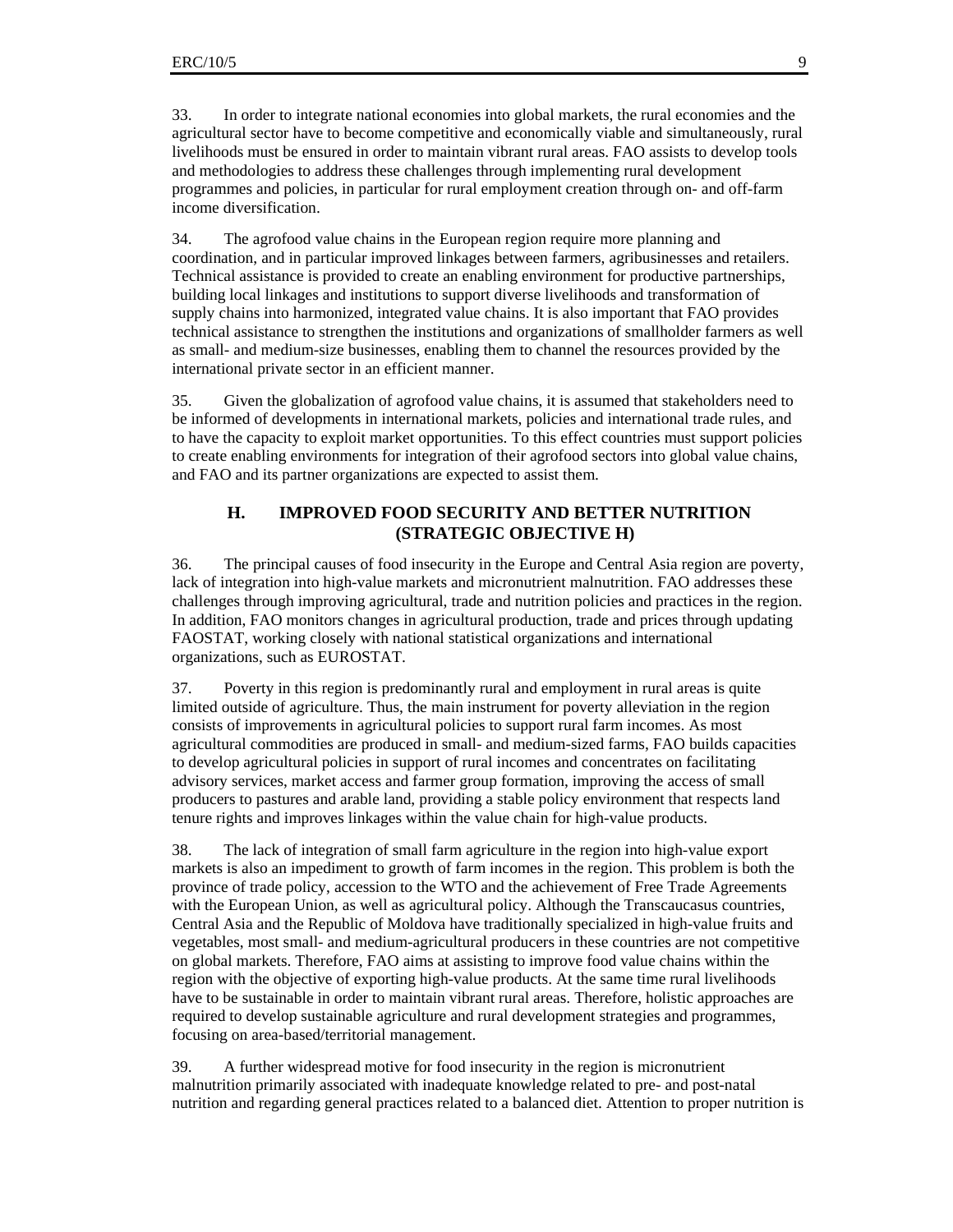critical for pregnant mothers and small infants. FAO's analytical work and technical assistance aims at improving the quality of life and food security of the rural population through better processing and storage methods and consumer education with regard to food composition and nutrient requirements for balanced nutrition and the promotion of a food-based approach to prevent micronutrient deficiencies.

#### **I. IMPROVED PREPAREDNESS FOR, AND EFFECTIVE RESPONSE TO, FOOD AND AGRICULTURAL THREATS AND EMERGENCIES (STRATEGIC OBJECTIVE I)**

40. FAO has been involved in addressing the needs related to food and agricultural emergencies since the early 1970s. For this FAO cooperates with several international institutions and civil society organizations. While FAO has been active in early warning through the Global Information and Early Warning System on Food and Agriculture (GIEWS) and support to national and regional information systems, only a few activities have been carried out for other components of preparedness.

41. In terms of comprehensive preparedness plans at the regional and national levels, FAO intends to support the assessment of impact and needs in future disasters by including information on logistics, population distribution, food security, natural resources, disaster history and impact; and by taking into account existing relevant initiatives, carrying out regular collection and analysis of information and integrating the household food security dimension and vulnerability analysis through the development of local food security monitoring systems in the whole region.

## **J. GENDER EQUITY IN ACCESS TO RESOURCES, GOODS, SERVICES AND DECISION-MAKING IN RURAL AREAS (STRATEGIC OBJECTIVE K)**

42. Gender inequalities and other forms of social inequalities and discrimination remain a significant challenge in the efforts for equitable social and economic development and have a negative effect on food, nutrition and income security. Although a number of transition economies have shown progress in embracing a more gender-sensitive and socially inclusive approach in agricultural policy formulation and implementation, critical gaps remain.

43. Women and families play a crucial role in household level food security and incomes as well as in sustainable management of the farm household and rural environment. FAO's field programme supports government institutions and the private sector to improve the access of women to agricultural extension and knowledge, non-farm jobs and incomes and required social services as well as to water and land resources.

44. The European Commission on Agriculture (ECA) Working Party on Women and the Family in Rural Development during its biennial sessions is addressing rural policy issues and mainstreaming gender into farm support and rural areas rehabilitation and development programmes and through its expert meetings is addressing technical issues and sharing experience and networking in field projects.

#### **K. INCREASED AND MORE EFFECTIVE PUBLIC AND PRIVATE INVESTMENT IN AGRICULTURE AND RURAL DEVELOPMENT (STRATEGIC OBJECTIVE L)**

45. Over the past two decades, public funding of agriculture has declined sharply, in both relative and absolute terms, and at both international and national levels. Improved agricultural productivity and meeting the global challenges of food security require a firm reversal of this reduction.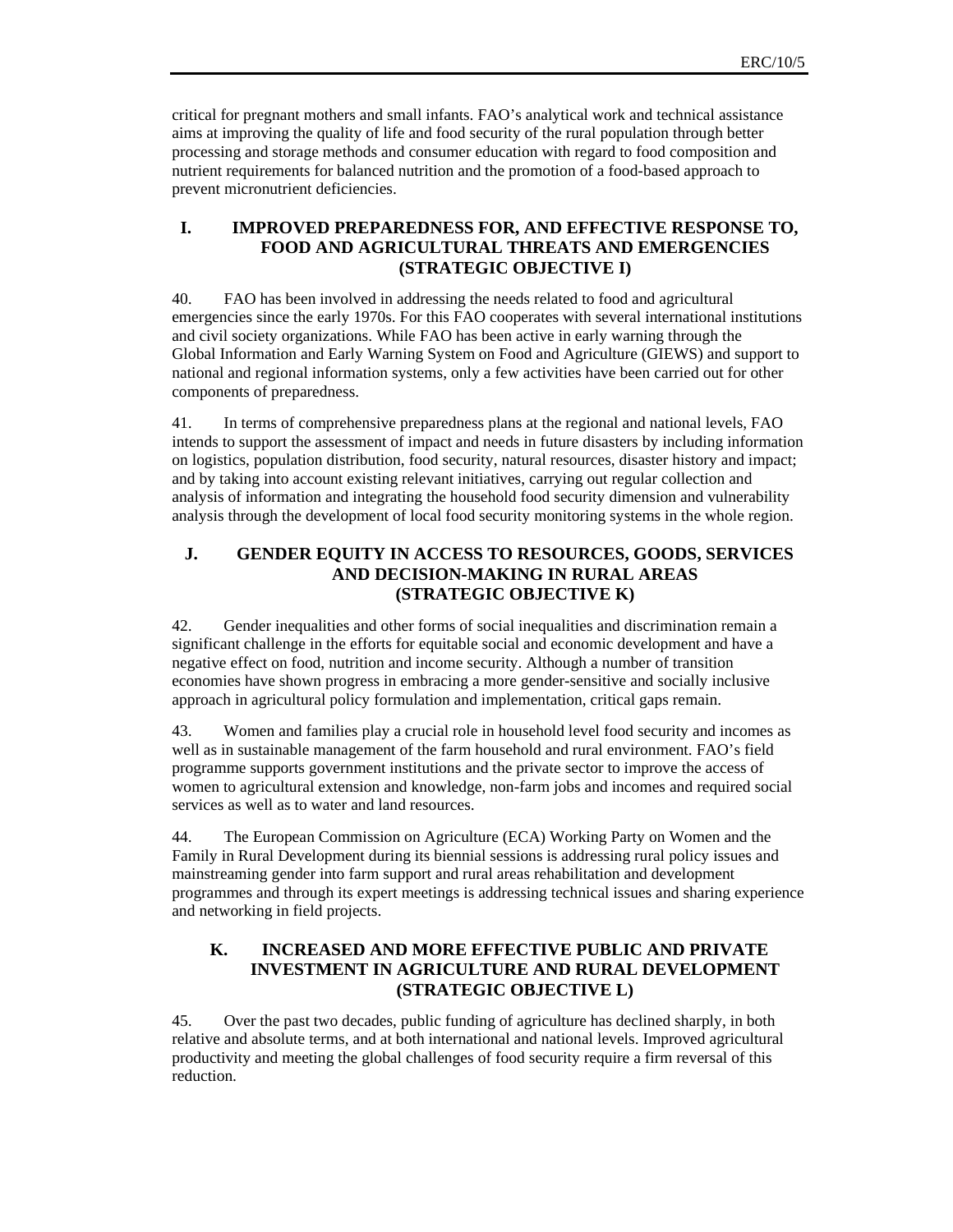46. In order to achieve the highest possible impact of public and private investments in food, agriculture and rural development, FAO assists member countries to meet a number of conditions: among others, appropriate policies, strategies and programmes, an enabling environment for investment in strict compliance with social and environmental safeguards, appropriate formulation, monitoring and evaluation of investment programmes with impact assessment.

47. FAO promotes the involvement of the intended beneficiaries in agricultural and rural development investment, especially small-scale farmers, who together comprise the world's biggest investors in agriculture.

48. Increase of investment in agriculture and rural development based on the priority areas defined under the National Medium-Term Programme Framework (NMTPF) and making those investments as effective as possible are both top priorities for FAO's joint partnership with countries and public and private financial institutions to increase the efficacy and flow of external, domestic and private investments to agriculture and rural development.

## **L. EFFECTIVE COLLABORATION WITH MEMBER COUNTRIES AND STAKEHOLDERS (FUNCTIONAL OBJECTIVE X)**

49. The provision of rural public goods constitutes a key role governments can play for the sustainable support of agricultural development in the region. Important public goods include the establishment of transparent agricultural policies for development of the sector, the provision of an adequate legal base for farm and non-farm businesses, land and farm registration services, research, extension and training, market information, plant and livestock health services, food safety services and the setting of standards and grades. FAO has global experience in the design and analysis of rural public goods and can provide information and training on all rural public goods.

50. The  $26<sup>th</sup>$  Regional Conference for Europe (ERC) called for an enhanced contribution to knowledge-sharing and more efficient use of FAO's experience in the policies related to rural public goods, including the collection, analysis, interpretation and dissemination of agricultural-related data and information for the benefit of its member countries. FAO aims at expanding the ways in which information and data are developed and disseminated by enhancing its support provided to Thematic Knowledge Networks as well as by mainstreaming best practices and fostering knowledge-sharing.

51. The preparation of NMTPFs and their implementation provides a tool by which governments in the region and FAO can agree on priority areas of policy and technical assistance that will also facilitate resource mobilization. A client-oriented approach, coupled with high efficiency and responsible management will be crucial to the successful development of knowledge-based public goods.

52. The ongoing United Nations reform process, FAO's own reform and global and European regional economic integration call for increased collaboration between different actors in development assistance. "Delivering as One" and FAO's collaborative instrument, NMTPFs, are an expression of this process.

## **III. PRIORITY ACTIVITIES FOR THE PROGRAMME OF WORK AND BUDGET IN THE BIENNIUM 2012-13**

53. The majority of the priorities for the 2012-13 biennium submitted for consideration represent a continuation of the work programme initiated during the current biennium or in recent years. This is justified by the medium- and long-term nature both of the needs and priorities of the member countries, as well as by the nature of public goods, FAO is assisting to access. Technical assistance to agriculture and rural development challenges as well as assistance to reinforce national institutional and technical capacities are not short-term undertakings.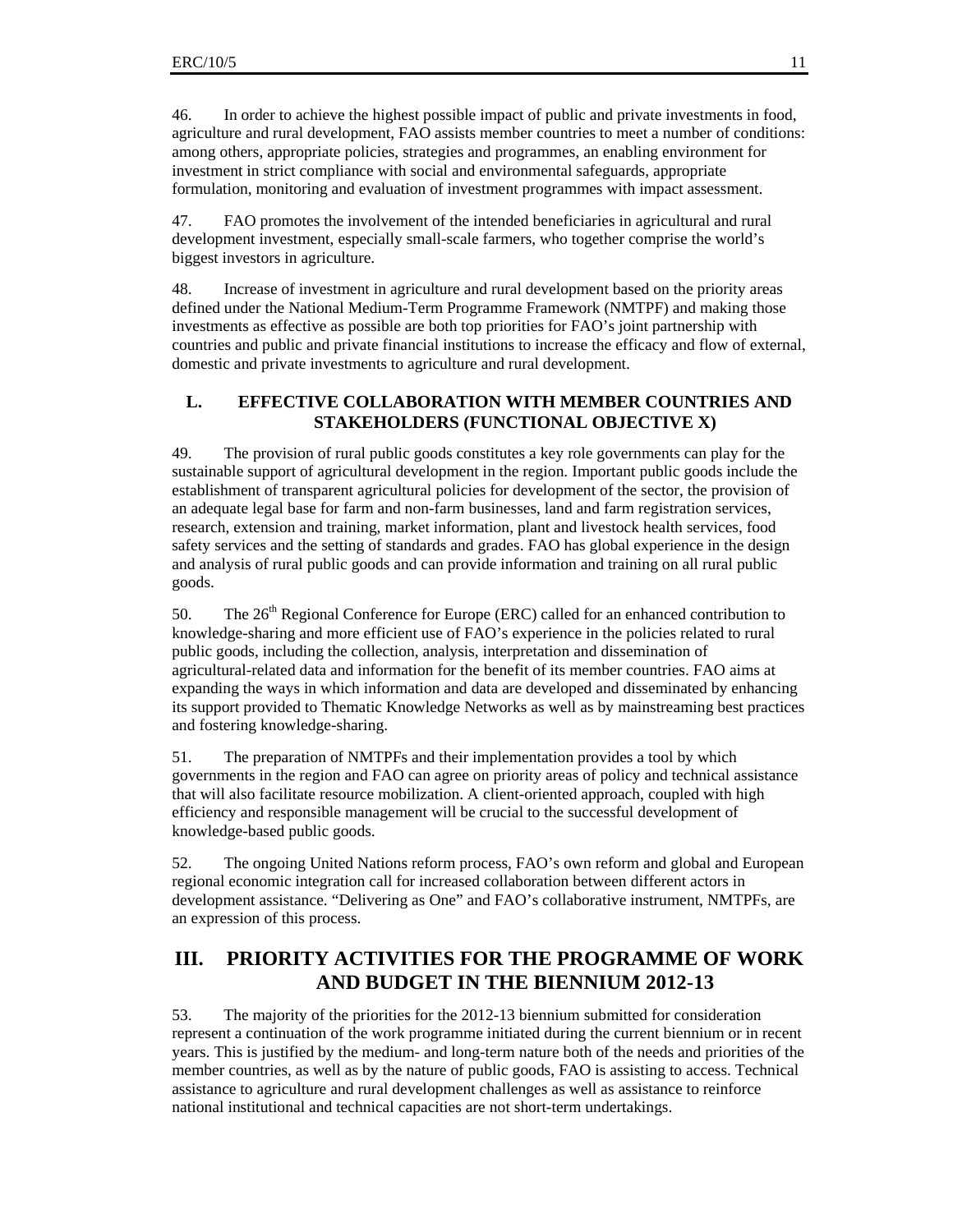54. In responding to the specific assistance requirements of the member countries, the regional and subregional offices broadened the technical profile of their professional staff to cover new technical areas such as plant production and protection, food safety and consumer protection, agricultural research and biotechnology. The work programmes initiated in these areas extend beyond the current biennium.

55. Discontinuation of some work programme elements of the current biennium as well as revised and new work programmes reflect the changes in assistance requirements for member countries in relation to the new challenges: the worldwide economic recession, worsening food insecurity in many parts of the globe including the European and Central Asia region, impacts of climate change, shrinking biodiversity, etc. While the suggested changes are based on broad technical and policy consultations with member countries, international fora and institutions including bilateral and multilateral development partners, the views advanced by member countries during the debate on this agenda item will be of utmost importance.

56. The results-based priority areas for the Programme of Work and Budget for the biennium 2012-13 are summarized below.

#### **A. SUSTAINABLE INTENSIFICATION OF CROP PRODUCTION (SO A)**

57. Proposed priorities related to the sustainable intensification of crop production focus on assessment of the needs, gaps, opportunities and priorities of crop production intensification and diversification and technical support to member countries for the implementation of the International Plant Protection Convention (IPPC), and for pesticide and obsolete pesticide management. Promotion of conservation agriculture practices pertains mainly to member countries in Central Asia.

#### **B. INCREASED SUSTAINABLE LIVESTOCK PRODUCTION (SO B)**

58. In the livestock sector some of the proposed priorities such as support for implementation of the Global Plan of Action for Animal Genetic Resources and capacity-building of state and private veterinary services, relate to both subregions. However, most of the priorities have different levels of importance, market access has a higher priority in Eastern and Southern Europe while capacity-building for advanced livestock production practices is principally focused at countries in Central Asia.

#### **C. SUSTAINABLE MANAGEMENT AND USE OF FISHERIES AND AQUACULTURE RESOURCES (SO C)**

59. The majority of the priorities identified for the sustainable management and use of fisheries and aquaculture resources have a high level of importance in both subregions (Central and Eastern Europe [SEU] and Central Asia [SEC]). These are implementation of the Code of Conduct of Responsible Fisheries and other related international instruments, the formalization of regional cooperation and partnership development among member countries, improved management of inland fisheries resources and assistance to sustainable aquaculture development. Promotion of by-catch reduction technologies and support of international certification requirements is more focussed towards the Central and Eastern European subregion, while raising awareness about illegal, unregulated and unreported fisheries, reinforcement of monitoring, control and surveillance systems and support to improve domestic fish and fishery products marketing channels is directed mainly towards the member countries in Central Asia.

#### **D. IMPROVED QUALITY AND SAFETY OF FOODS AT ALL STAGES OF THE FOOD CHAIN (SO D)**

60. Priority actions to support the improved quality and safety of food at all stages of the food chain are of equal importance in both subregions. Proposed priorities relate to building and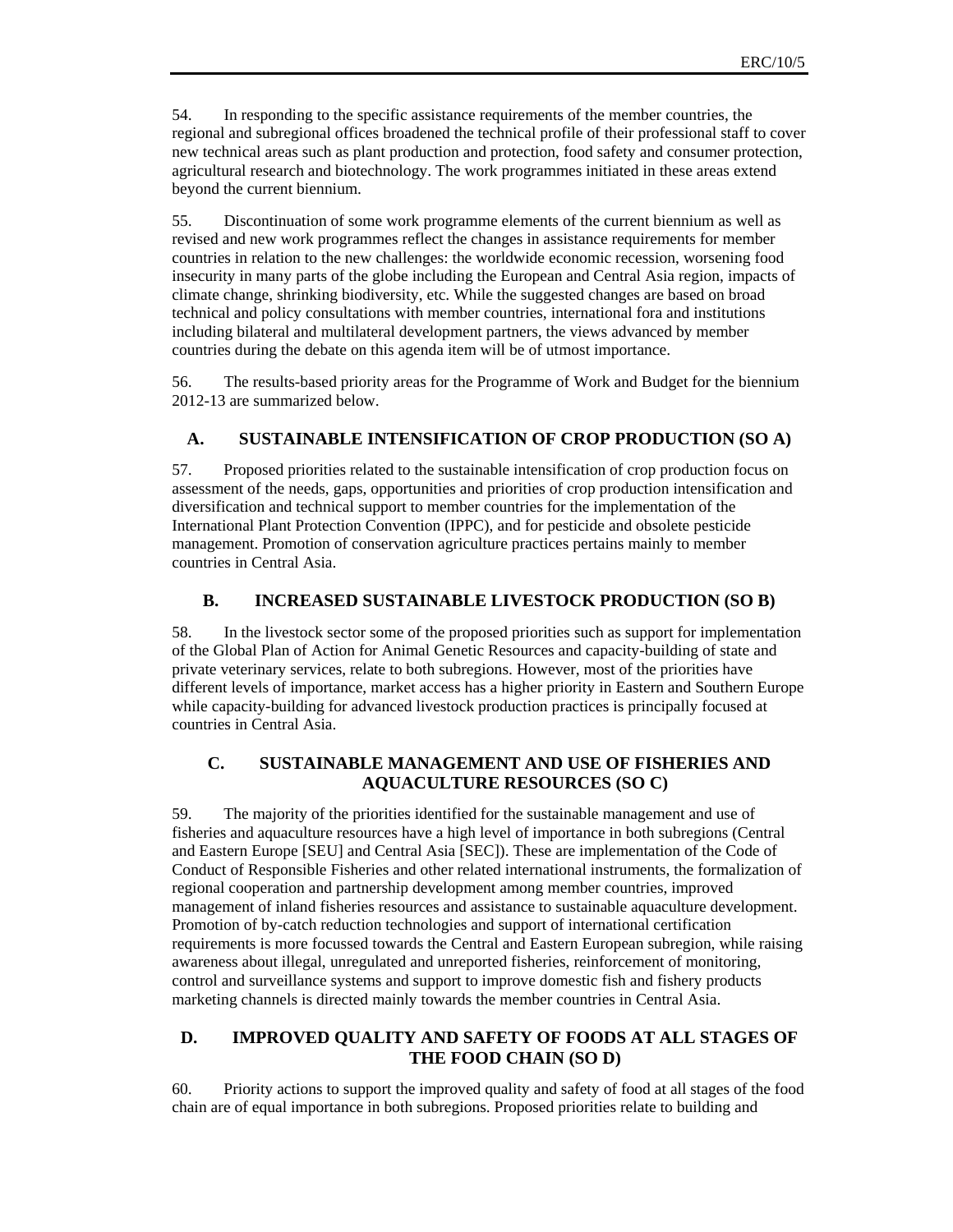strengthening national capacities for effective participation in Codex Alimentarius processes, use of Codex standards and related support to strengthen national institutional and legal systems related to food safety, development of national strategies, training and educational programmes to promote food quality and safety as well as to improve nutritional balance and the level of nutritional education in the region, emphasizing the impact of food choices on climate change. Following the specific recommendations of the  $26<sup>th</sup>$  ERC, the Regional Office for Europe and Central Asia (REU) continues to raise awareness and foster the development of policies, strategies, voluntary standards and specific quality schemes for special quality foods linked to Geographical Indications and Traditions (GI/GO products).

#### **E. SUSTAINABLE MANAGEMENT OF FORESTS AND TREES (SO E)**

61. The majority of the proposed priority actions in sustainable management of forests and trees are of equal importance for member countries in both subregions. FAO seeks to facilitate the information flow between international organizations and member countries in the region, to reinforce the capacities of decision-makers to strengthen communication among the various stakeholders both at the national level and through international cooperation for secure and sustainable forest management practices and essential tools. Further activities proposed are promotion of the social and economic value and livelihood benefits of forest and technical assistance to create an enabling environment in target countries for local market development and also to support opportunities to access the international trade flow for both wood and non-wood products. Assistance towards forest, wildlife and protected area legislation and related training and education as well as the preparation of guidelines for good forest practices and support of subregional training and exchange programmes is focused principally at member countries in Central Asia.

## **F. SUSTAINABLE MANAGEMENT OF LAND, WATER AND GENETIC RESOURCES AND IMPROVED RESPONSES TO GLOBAL ENVIRONMENTAL CHALLENGES AFFECTING FOOD AND AGRICULTURE (SO F)**

62. Sustainable management of land, water and genetic resources and assessing the possible responses to global environmental challenges affecting agriculture and rural development is one of the principal tasks of a multidisciplinary technical team of the regional and subregional offices specialized in land tenure, policy, research and biotechnology as well as gender issues. Priority activities are targeted towards the development of tools and methodologies to implement secure and equitable land tenure rights, farm restructuring and land consolidation in order to create an economically viable and competitive farm sector. Another set of priorities relate to the assessment of the needs, gaps, opportunities and priorities of research systems, technical assistance in capacity-building in research, extension and communication for development including issues arising from sustainable and safe use of agricultural biotechnologies. FAO aims to assist in developing tools and capacities to facilitate the communication and functional linkages among different stakeholders in agricultural research systems and advisory services in support of rural livelihoods and development. Within the context of the promotion of agricultural innovation, knowledge-based agriculture and effective extension and technology transfer, FAO continues to contribute to the publication of various biotechnology related publications, such as the Russian version of the Glossary of Biotechnology for Food and Agriculture, the FAO-BioDec of biotechnology products and techniques and the expansion of the multilingual FAO Biotech News.

#### **G. ENABLING ENVIRONMENT FOR MARKETS TO IMPROVE LIVELIHOODS AND RURAL DEVELOPMENT (SO G)**

63. Related to this Strategic Objective, FAO will build on the results of the work of the current biennium and continue to promote agribusiness and enterprise development and improve the linkages among producers, processors and retailers in order to improve the competitiveness of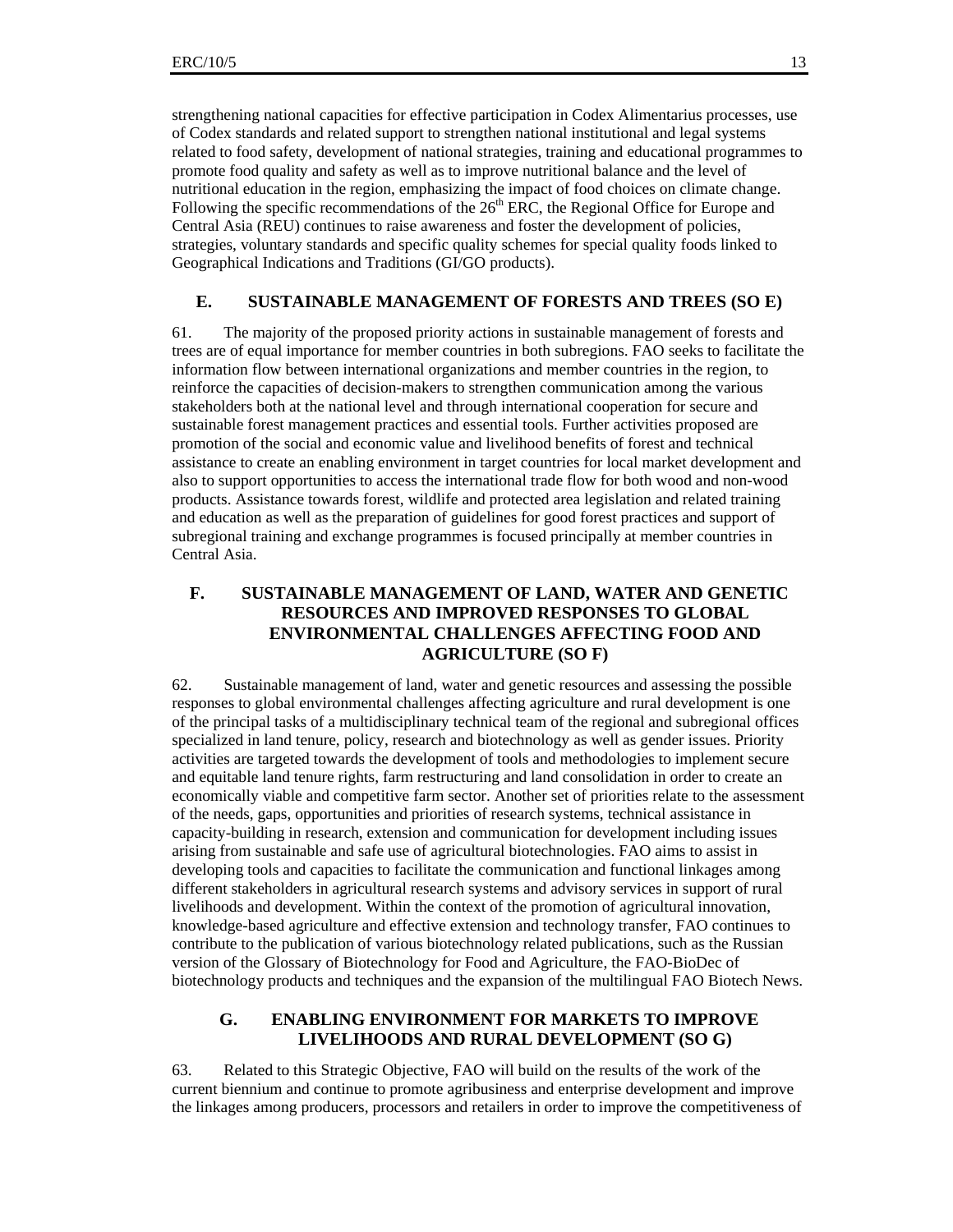farms and producers in the market place. The assistance will focus on the collection and dissemination of best practices for the engagement of private sector investment in market-driven farm commercialization and rural small- and medium-enterprise development as well as on agricultural value chain innovation, market and product development and the role of agricultural financial services and input supply systems. In line with the recommendations of the  $26<sup>th</sup>$  ERC, FAO will continue with policy and technical assistance for the development of tools and methodologies and capacity-building for implementing rural development programmes and policies to assist the rural sector to become competitive and economically viable; with the specific objectives of achieving sustainable rural livelihoods and creating rural employment through farm income diversification.

#### **H. IMPROVED FOOD SECURITY AND BETTER NUTRITION (SO H)**

64. Priority activities related to improvements in food security in the region focus on the principal causes of food insecurity in the Europe and Central Asia region. FAO's assistance will concentrate on timely and forward-looking analyses for the design and implementation of appropriate agricultural, trade and nutrition policies, and other interventions to address food security and rural development challenges according special attention to the LIFDCs of the region. In order to improve nutrition practices, FAO will assist in the development of science-based dietary guidelines and educational and communication tools aimed at improving nutrition and encouraging diversity in food consumption including the use of local and traditional foods. Advice would be provided on their nutritional value and on household level food preservation options.

#### **I. IMPROVED PREPAREDNESS FOR, AND EFFECTIVE RESPONSE TO, FOOD AND AGRICULTURAL THREATS AND EMERGENCIES (SO I)**

65. FAO continues to provide early, real-time analyses of how the global crisis is affecting the lives of the poorest and most vulnerable populations, signals newly-emerging and dramatically worsening situations of global concern, and draws the attention of high-level decision-making fora to the plight of those most in need while concurrently monitoring the duration and the impact of a crisis. In the event of natural or human-induced disasters FAO also responds to food and agricultural threats and emergencies.

#### **J. GENDER EQUITY IN ACCESS TO RESOURCES, GOODS, SERVICES AND DECISION-MAKING IN RURAL AREAS (SO K)**

66. Rural gender equity is incorporated in various technical assistance programmes and projects of FAO ensuring the promotion of gender equity in agriculture, rural development and food security. REU continues to support the biennial formal sessions and the specific expert meetings of the FAO ECA Working Party on Women and the Family in Rural Development.

## **K. INCREASED AND MORE EFFECTIVE PUBLIC AND PRIVATE INVESTMENT IN AGRICULTURE AND RURAL DEVELOPMENT (SO L)**

67. FAO continues to work in partnership with member countries and both public and private financial institutions to increase the efficacy and the flow of external, domestic and private investments to agriculture and rural development. FAO will continue to promote its own software and training programme, RuralInvest, to improve planning and implementation of small- and medium-sized rural investments. In addition to the publication of relevant studies and technical papers, FAO intends to launch a broad training programme including annual workshops on formulation of investment projects in agriculture and rural development.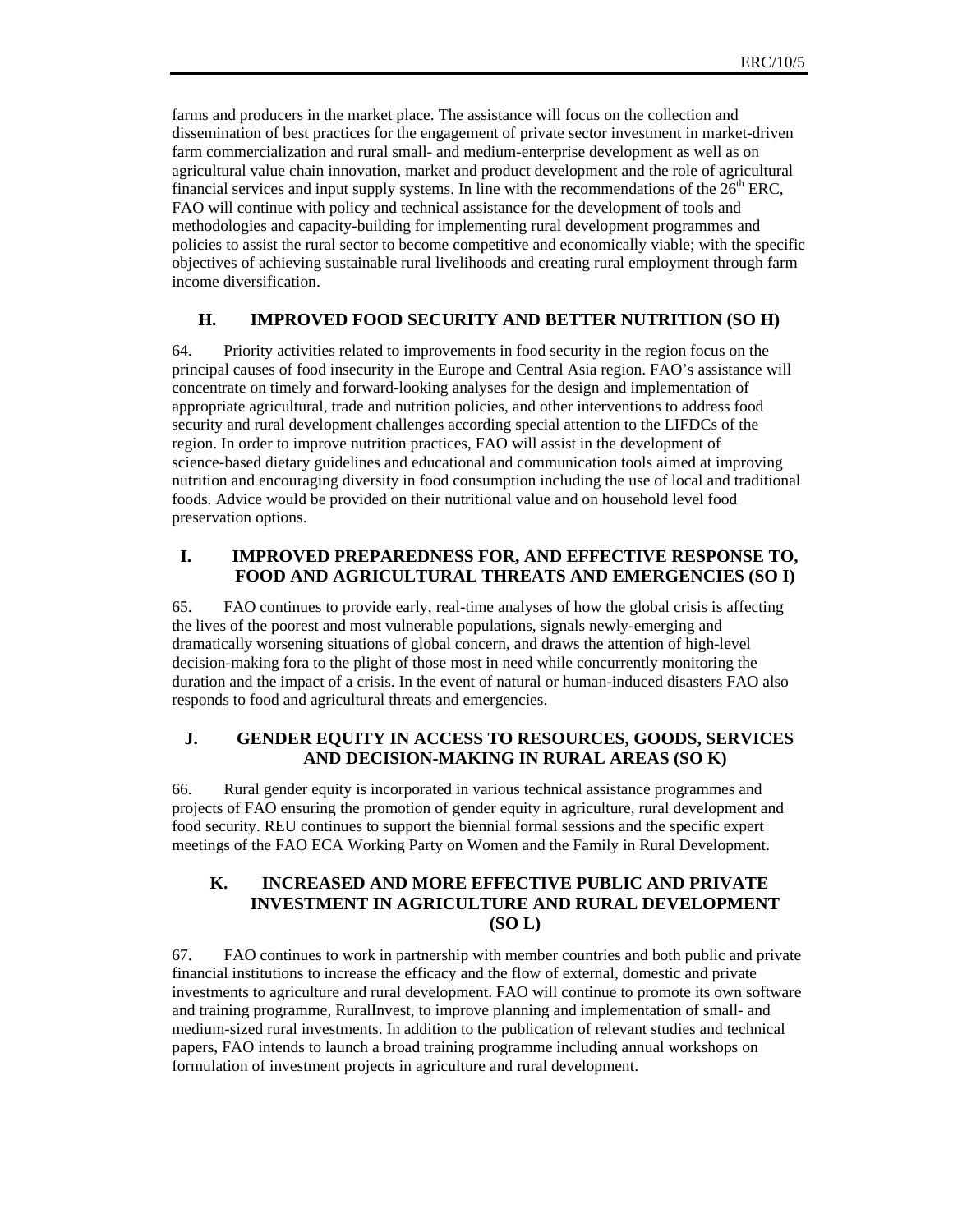#### **L. EFFECTIVE COLLABORATION WITH MEMBER COUNTRIES AND STAKEHOLDERS (FO X)**

68. Policy assistance and advice to selected member countries in Central and Eastern Europe will focus on three topics: regional economic integration, farm support policies for a competitive and market-oriented farming sector and diversification of rural employment and income. It is expected that the present financial and economic crisis will continue to negatively affect agricultural investments and trade coupled with the negative effects of climate change. Hence, REU is ready to continue providing policy assistance linked to the experiences of countries that have successfully implemented market-oriented reforms, counteracted the negative impacts of the financial and economic crisis on the agricultural sector, developed supportive mechanisms to sustain rural areas, advocated adaptation to climate change and that have been able to mitigate climate change impacts in rural areas.

69. In order to reinforce effective collaboration with member countries, contribute to further coherence and a programming approach in technical assistance and ensure that FAO's new results-based management system is addressing the priority needs of member countries, REU will continue to provide its services to interested member countries to prepare, validate and monitor NMTPFs. The ongoing United Nations reform process, FAO's own reform and European integration call for increased collaboration between the different actors in development assistance. In order to ensure the inclusion of NMTPFs in UNDAFs and other coherent exercises and to provide inputs into joint programmes at country level in a proactive manner, FAO will continue to work closely with United Nations agencies, the United Nations Regional Directors Teams, the United Nations Country Teams, the European Union and other intergovernmental organizations working in the region in fields related to agricultural policies, land tenure, rural development and natural resources management.

## **IV. CONCLUSIONS**

70. The future circumstances of the agricultural sector and markets are likely to continue to be volatile and uncertain in many ways, so it would be prudent to provide stronger social protection for the vulnerable population and risk management tools for producers. Provided below is a list of recommended policies to respond to these challenges:

1. Medium-term policy priorities:

- a) expand early warning and rapid response capacities and target **food production programmes** with inputs, credit and extension education packages. This approach to reduce hunger advanced by FAO is a valid response to this dual crisis. It helps make food accessible to the most vulnerable and simultaneously assists producers, especially smallholders, to raise their output and increase their incomes;
- b) accelerate local adaptation and dispersion of currently existing technologies;
- c) complete the Doha Round of trade negotiations and restore trust in the international trading system with improved multilateral or plurilateral rules and agreements.
- **2.** Long-term policy priorities:
	- a) increase investment in agricultural, research, food processing and post-harvest technology;
	- b) improve market functioning to facilitate price transmission and better integration with global commodity markets;
	- c) develop risk management tools for farmers;
	- d) enhance rural development and rural infrastructure investments;
	- e) invest in social protection or safety net measures to protect vulnerable populations.

71. The countries of the region have faced many challenges over the last two decades, and most have experienced substantial transformations in social, economic and agricultural institutions and policies. Some policies in some of the countries have clearly been more successful than others. The lessons learned during these years of change in dealing with adversity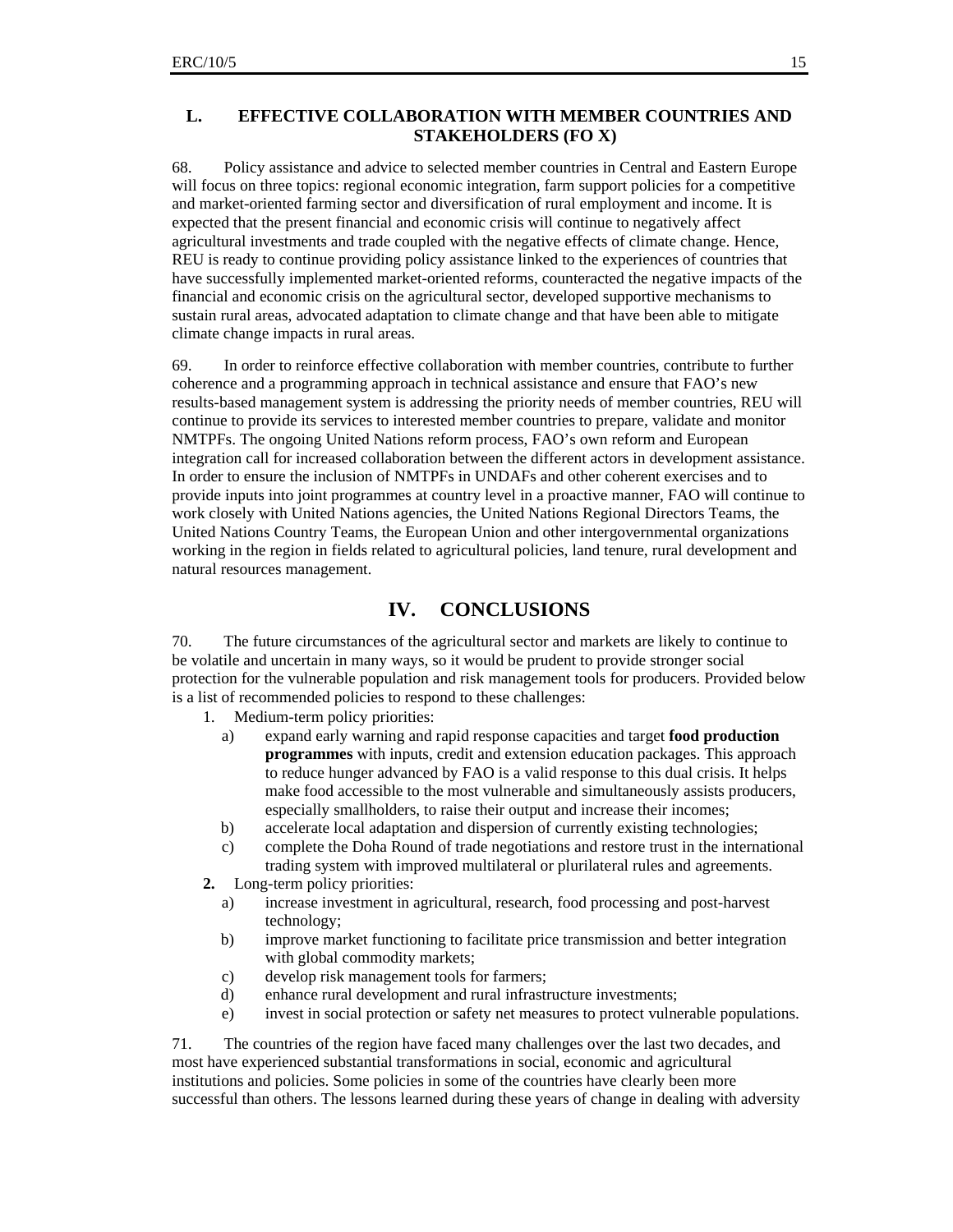in agriculture and rural development will be invaluable when tackling any possible shocks and new crises and for building a sustainable agricultural system, agrofood chain, and sound food security and safety sectors. Thus, it will be important during this 27th Regional Conference to benefit from the experiences and perspectives of different countries in order to work together to progress in the application of these measures and incorporate them into the Programme of Work 2012-13.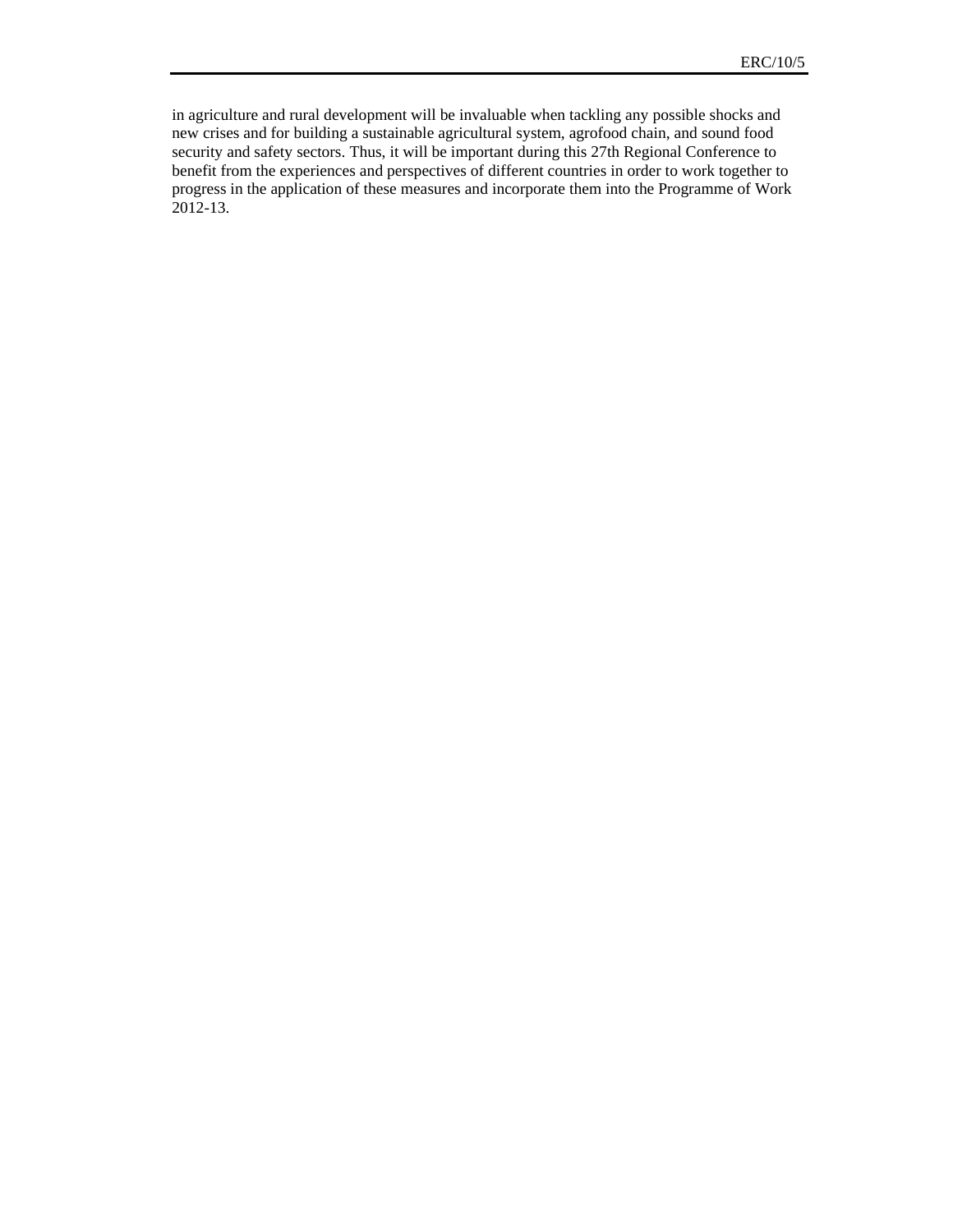#### **ANNEX 1 – THE NEW RESULTS-BASED APPROACH IN FAO**

1. The four-year Medium-Term Plan applies the principles and major elements of the results-based approach. The major elements, as set forth in the Strategic Framework, comprise:

- *Global Goals* representing the fundamental development impacts, in the areas of FAO's mandate, which the countries aim to achieve;
- **Strategic Objectives** contributing to the achievement of the Global Goals;
- *Functional Objectives* providing the enabling environment for FAO's work;
- *Organizational Results* defining the outcome of FAO's work under each Strategic and Functional Objective; and
- *Core Functions* as the critical means of action to be employed by FAO to achieve results.

2. The eleven Strategic Objectives agreed in the Strategic Framework reflect the assessment of challenges and opportunities facing food, agriculture and rural development. They express the impact, in countries, regions and globally, that is expected to be achieved over a long-term (ten-year) timeframe by Members based on FAO's value-added interventions. In order to ensure that all aspects of FAO's work are considered within a results-based framework, complementary Functional Objectives assist the Organization to ensure effective impact of technical delivery, with due attention to efficiency and, therefore also firmly contribute to the achievement of Strategic Objectives (see *Figure 1*).

3. Under the Strategic Objectives, the more specific Organizational Results represent the outcomes expected to be achieved over a four-year period through the taking-up and use by countries and partners of FAO's products and services. The identification of Organizational Results also applies to Functional Objectives.

4. The eight Core Functions draw on FAO's comparative advantages and are to be applied at all levels: global, regional and national. They are subject to articulated strategies to ensure coherent approaches, cooperation among organizational units, mutual learning and the pursuit of excellence.

5. The Organizational Results, as measured by indicators, constitute the backbone of the four-year Medium-Term Plan and biennial Programme of Work and Budget, reflecting the substantive priorities upheld by the membership (see Medium-Term Plan Section C and PWB Section IV).

6. Other tools to inform of the development and contribute to the achievement of the Organizational Results and Strategic Objectives include:

- National Medium-term Priority Frameworks (NMTPFs) which are developed together with the concerned governments to focus FAO's efforts on well-identified national needs;
- structured and consultative development of subregional and regional areas of priority action, including via the Regional Conferences and specialized Regional Commissions; and
- at the global level, a limited number of Impact Focus Areas to help mobilize voluntary contributions for priority groups of Organizational Results, providing a communication and advocacy tool and with emphasis on capacity building and policy frameworks (see *Section E*).

7. During implementation, progress towards the achievement of the Organizational Results, as measured through their indicators, will be tracked. This results-based monitoring will permit the identification of any issues that could prevent FAO from delivering the Organizational Results, and provide the opportunity to make in-course adjustments and changes to forward planning. Biennial implementation reporting under the new results-based regime will change significantly, both in terms of content and presentation. Future reports will focus on achievement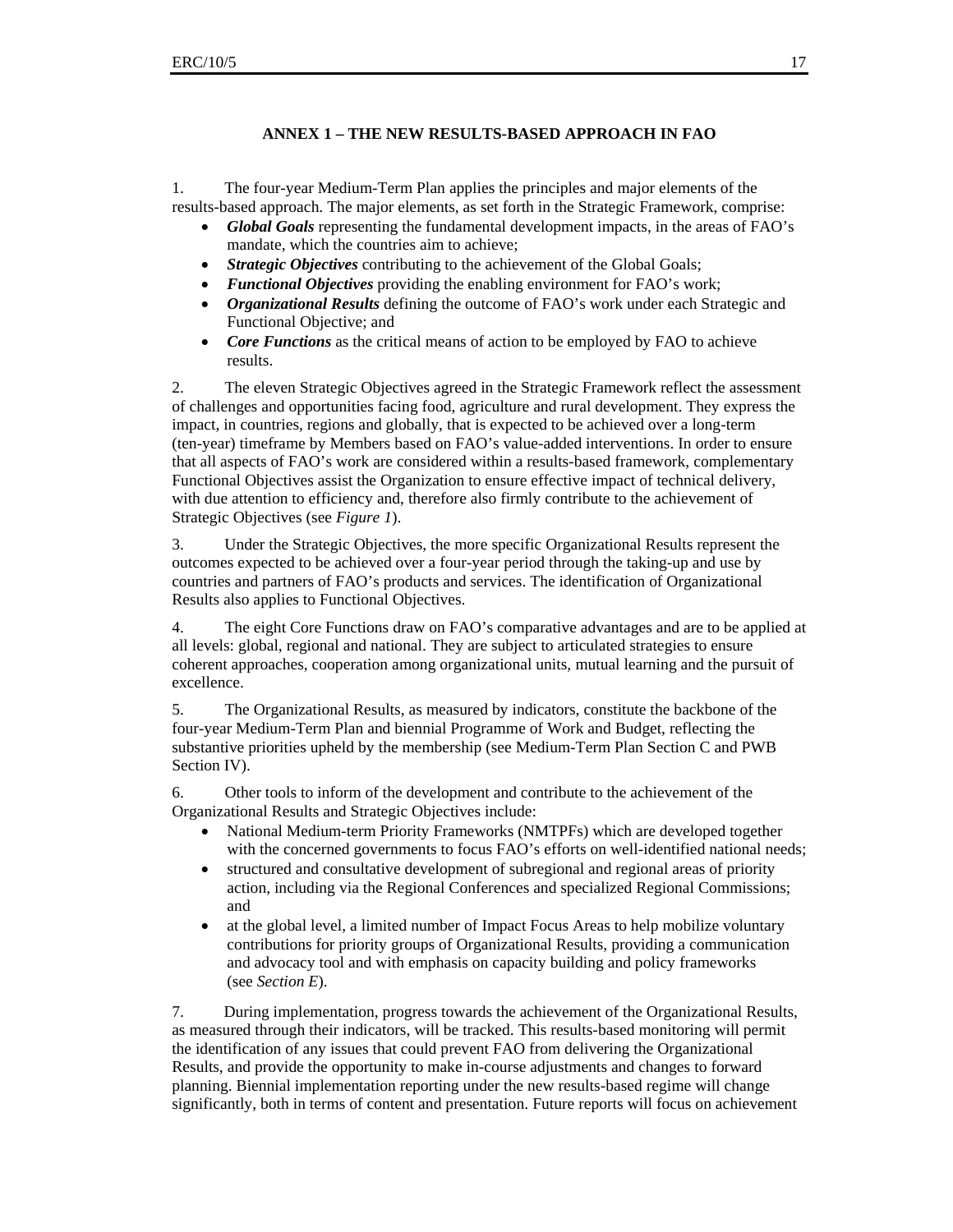of outcomes as measured against targets specified in the Medium-Term Plan and Programme of Work and Budget, rather than activities and outputs.

#### *Figure 1: Main components of FAO's results framework*

#### FAO's vision

A world free of hunger and malnutrition where food and agriculture contributes to improving the living standards of all, especially the poorest, in an economically, socially and environmentally sustainable manner.

The three Global Goals of Members:

- reduction of the absolute number of people suffering from hunger, progressively ensuring a world in which all people at all times have sufficient safe and nutritious food that meets their dietary needs and food preferences for an active and healthy life;
- elimination of poverty and the driving forward of economic and social progress for all, with increased food production, enhanced rural development and sustainable livelihoods;
- sustainable management and utilization of natural resources, including land, water, air, climate and genetic resources, for the benefit of present and future generations.

Strategic Objectives

- A. Sustainable intensification of crop production.
- B. Increased sustainable livestock production.
- C. Sustainable management and use of fisheries and aquaculture resources.
- D. Improved quality and safety of foods at all stages of the food chain.
- E. Sustainable management of forests and trees.
- F. Sustainable management of land, water and genetic resources and improved responses to global environmental challenges affecting food and agriculture.
- G. Enabling environment for markets to improve livelihoods and rural development.
- H. Improved food security and better nutrition.
- I. Improved preparedness for, and effective response to, food and agricultural threats and emergencies.
- K. Gender equity in access to resources, goods, services and decision-making in rural areas.
- L. Increased and more effective public and private investment in agriculture and rural development.

Functional Objectives

- X. Effective collaboration with member countries and stakeholders.
- Y. Efficient and effective administration.

Core Functions

- a. Monitoring and assessment of long- and medium-term trends and perspectives.
- b. Assembly and provision of information, knowledge and statistics.
- c. Development of international instruments, norms and standards.
- d. Policy and strategy options and advice.
- e. Technical support to promote technology transfer and build capacity.
- f. Advocacy and communication.
- g. Interdisciplinarity and innovation.
- h. Partnerships and alliances.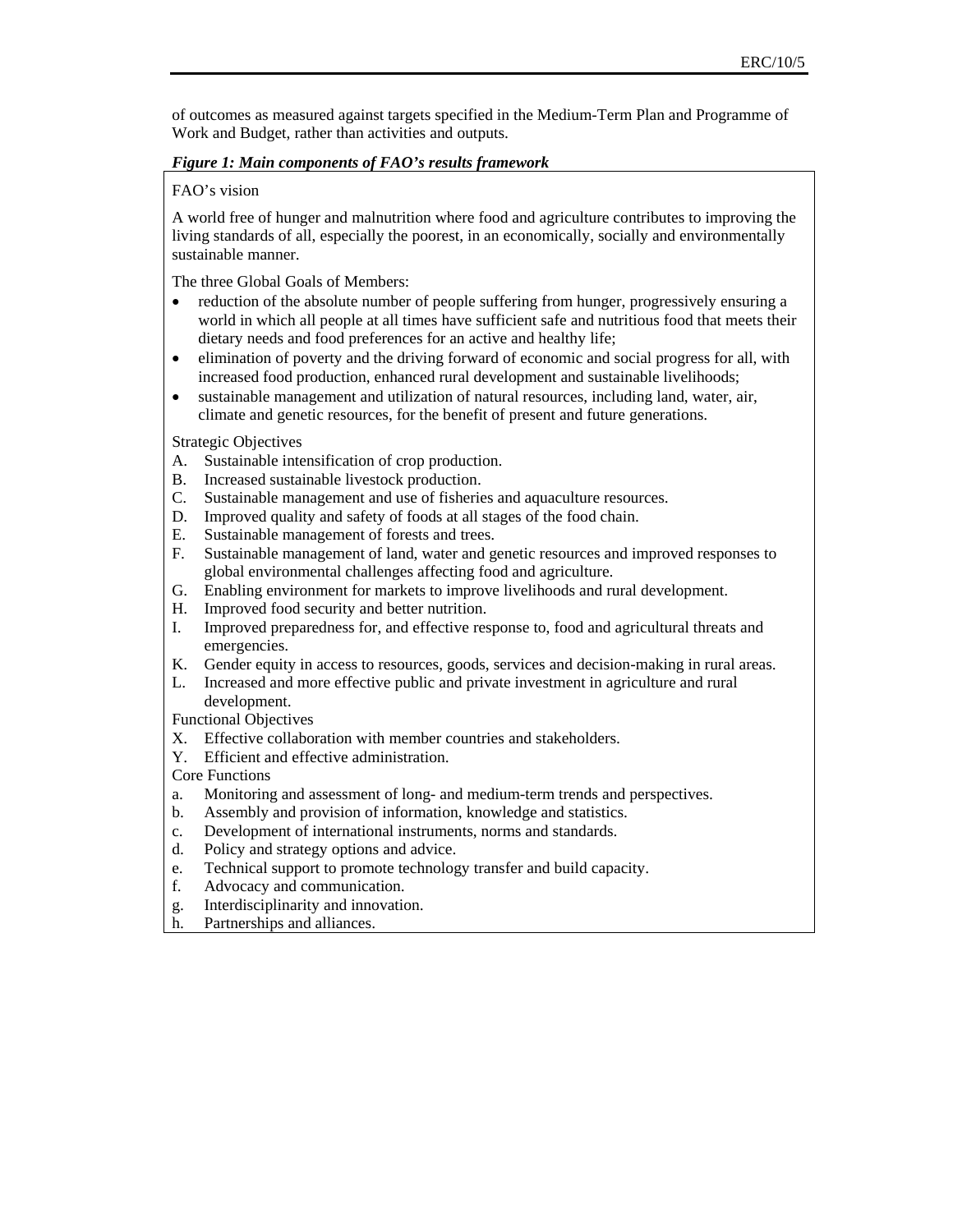#### **ANNEX 2: PWB 2010-11 REGIONAL DIMENSIONS – EUROPE AND CENTRAL ASIA4**

1. Twenty years into the substantial transition process, the region is highly differentiated in terms of income levels, policy agenda and technical assistance needs. Twelve countries, including ten former centrally planned economy countries, joined the European Union in 2004 and 2007, shifting FAO's attention to the needs of other countries, including support to European Union integration. Assistance is geared toward the enhancement of food value chains, the *acquis communautaire,* sustainable management of natural resources and ensuring food security. Countries further to the East, are in the process of modernizing their agriculture and rural sector, as well as institutions for sector governance that foster the development of family farms and private agriculture. In these countries, there is a particular need to upgrade expertise in veterinary medicine, fisheries and aquaculture, forestry and agronomy. Moreover, they require assistance in several policy and institution-building aspects, ranging from natural resource management to food safety and value chain development. In addition, the countries of CIS-Central Asia still need assistance to address the issues of rural poverty, food security and water management.

2. FAO will seek to assist in the development of policy documents and master plans, and will continue its close partnership with governments and the private sector in the implementation of these policies. Based on the recommendations stemming from the  $26<sup>th</sup>$  Regional Conference in 2008, the main areas of emphasis in the PWB 2010-11 are highlighted below:

- *Support for Sustainable Management of Natural Resources* (SOs C, E, F): development of policies and programmes focusing on natural resource management, and climate change mitigation and adaptation; capacity building for marine and inland fisheries aimed at preserving ecosystems; forestry management and forest protection measures and policy development; improvements in water productivity and securing land tenure rights; human capacities in research, extension and communication, with special attention on biotechnologies.
- *Knowledge-Based Public Goods Development and Management* (SOs H, FO X): facilitating access to FAO's analyses and other information products and services related to food security, fisheries, agriculture and nutrition; support to Thematic Knowledge Networks and mainstreaming best practices.
- *Agricultural trade* (SO G): due to the fact that agricultural trade continues to play a key role in improving food security and fostering growth in the region. Fostering increased trade will require improved product quality, higher phytosanitary and commercial quality standards.
- *Value Chain Development* (SO G): the promotion of enterprise development; enhancement of food quality and safety; quantitative measurement of value added; coordinated linkages among producers, processors and retailers, and the improvement of the competitive position of individual farms in the market place.
- *Food Quality and Safety Systems Improvement* (SO D): support for the development of adequate institutional frameworks for food safety; assistance to countries to meet the requirements for integration into the World Trade Organization (WTO); support for technical and sanitary upgrading of industries, capacity building in policy formulation and in the elaboration of appropriate legislation, *inter alia* with regard to phytosanitary measures; assistance in development of adequate border control mechanisms and wellfunctioning veterinary systems.
- *Improvement of Rural Livelihoods* (SOs A, B, F, G, K, L): development of policies and strategies aimed at sustainable crop production and livestock, intensification and diversification, management of pesticides, transboundary animal and plant pests and diseases; support for the development of institutional capacities for better management of animal and plant genetic resources, including breeding services and seed systems;

 $\overline{a}$ 

<sup>4</sup> C 2009/15 MTP/PWB 2010-11 Annex 1 paragraphs 316-317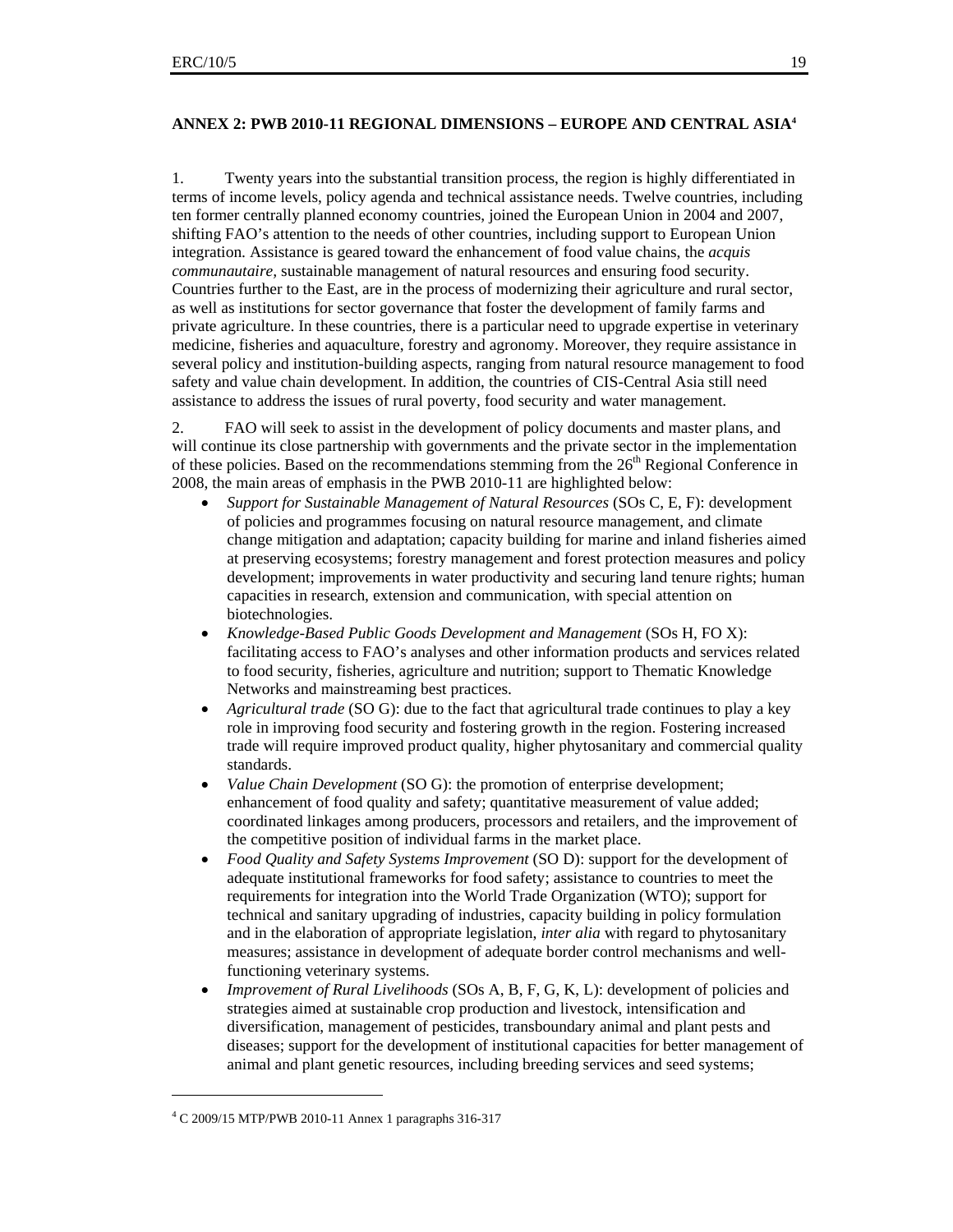support for preparation of appropriate rural development strategies related to area-based management and investment in the agriculture sector.

- *Gender mainstreaming* (SOs F, G, K): including support for programmes and activities aimed at improving women's access to education, health and social services as well as to water and land resources.
- *Agricultural and environmental problems* (SOs A, B, F): focus being on assistance to formulation of policies related to the development and management of land, soil and water resources, the conservation of biodiversity and technical assistance aimed at reducing the agricultural sector's vulnerability to adverse natural and socio-economic factors and other risks.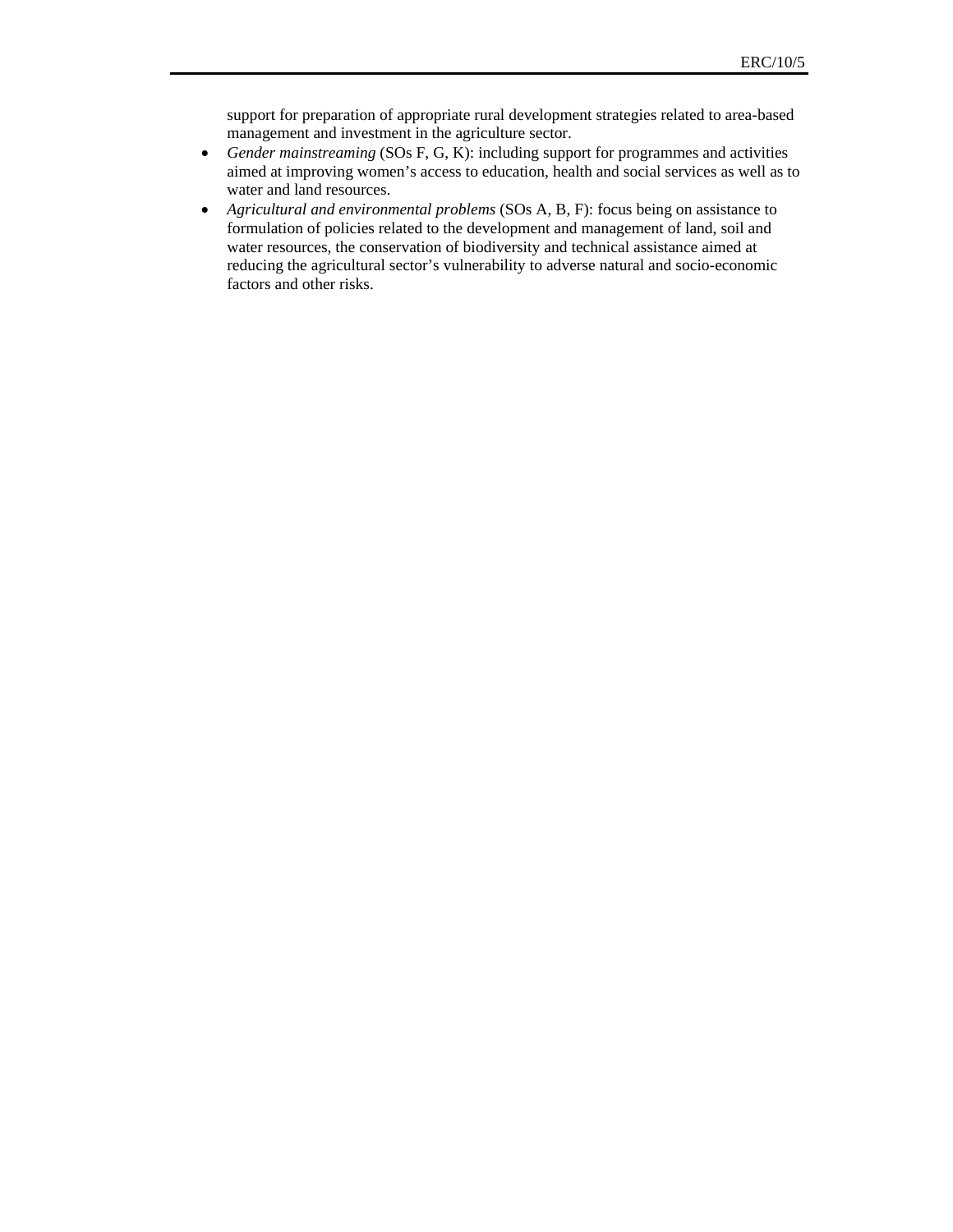|                  | Headquarters/<br>Global |                     | <b>Africa</b>        |                     | <b>Asia and Pacific</b> |                     | <b>Europe and</b><br><b>Central Asia</b> |                     | <b>Latin America and</b><br>the Caribbean |                     | <b>Near East</b>     |                     | <b>Total</b>         |                     |       |
|------------------|-------------------------|---------------------|----------------------|---------------------|-------------------------|---------------------|------------------------------------------|---------------------|-------------------------------------------|---------------------|----------------------|---------------------|----------------------|---------------------|-------|
| SO/FO            | Net<br>Approp           | Extra-<br>budgetary | <b>Net</b><br>Approp | Extra-<br>budgetary | <b>Net</b><br>Approp    | Extra-<br>budgetary | <b>Net</b><br>Approp                     | Extra-<br>budgetary | Net<br>Approp                             | Extra-<br>budgetary | <b>Net</b><br>Approp | Extra-<br>budgetary | <b>Net</b><br>Approp | Extra-<br>budgetary | Total |
| $\mathbf{A}$     | 39.2                    | 143.4               | 3.5                  | 7.8                 | 1.7                     | 19.4                | 1.2                                      | 1.2                 | 2.1                                       | 11.6                | 2.7                  | 8.7                 | 50.4                 | 192.1               | 242.5 |
| $\, {\bf B}$     | 23.8                    | 135.1               | 2.5                  | 2.5                 | 1.5                     | 4.6                 | 1.1                                      | 4.1                 | 2.2                                       | 4.0                 | 1.5                  | 4.7                 | 32.6                 | 155.0               | 187.6 |
| $\mathbf C$      | 47.5                    | 54.7                | 3.4                  | 2.3                 | 1.4                     | 21.7                | 1.1                                      | 1.5                 | 2.1                                       | 3.0                 | 1.6                  | 4.6                 | 57.1                 | 87.8                | 144.9 |
| $\mathbf{D}$     | 21.6                    | 9.3                 | 1.7                  | 1.0                 | 0.6                     | 7.4                 | 0.4                                      | 0.0                 | 0.8                                       | 0.0                 | 0.2                  | 0.4                 | 25.3                 | 18.1                | 43.4  |
| ${\bf E}$        | 32.3                    | 56.5                | 3.6                  | 6.2                 | 1.8                     | 9.1                 | 2.0                                      | 0.0                 | 2.7                                       | 5.9                 | 1.2                  | 0.3                 | 43.6                 | 78.0                | 121.6 |
| $\mathbf F$      | 43.1                    | 56.8                | 3.7                  | 3.7                 | 1.9                     | 8.6                 | 1.3                                      | 1.0                 | 2.4                                       | 9.4                 | 2.2                  | 5.4                 | 54.6                 | 84.9                | 139.5 |
| ${\bf G}$        | 34.6                    | 24.2                | 3.1                  | 15.2                | 1.2                     | 1.6                 | 0.5                                      | 1.4                 | 1.0                                       | 7.6                 | 1.2                  | 1.5                 | 41.6                 | 51.5                | 93.1  |
| $\, {\bf H}$     | 49.7                    | 39.6                | 3.4                  | 16.4                | 1.9                     | 14.0                | 1.2                                      | 0.0                 | 2.1                                       | 18.1                | 2.2                  | 1.8                 | 60.5                 | 89.9                | 150.4 |
| $\mathbf I$      | 7.2                     | 367.7               | 0.3                  | 1.3                 | 0.2                     | 2.0                 | 0.0                                      | 0.0                 | 0.1                                       | 1.2                 | 0.0                  | 0.0                 | 7.8                  | 372.2               | 380.0 |
| $\bf K$          | 8.6                     | 5.8                 | 0.8                  | 3.6                 | 0.4                     | 0.1                 | 0.3                                      | 0.6                 | 0.2                                       | 2.5                 | 0.0                  | 0.1                 | 10.3                 | 12.7                | 23.0  |
| L                | 36.3                    | 45.8                | 0.9                  | 4.1                 | 0.0                     | 0.3                 | 0.1                                      | 0.4                 | 1.0                                       | 0.5                 | 0.3                  | 0.7                 | 38.6                 | 51.8                | 90.4  |
| $\mathbf X$      | 192.8                   | 12.5                | 5.4                  | 0.1                 | 9.8                     | 0.2                 | 7.2                                      | 0.5                 | 5.2                                       | 1.5                 | 5.1                  | 3.6                 | 225.5                | 18.4                | 243.9 |
| Y                | 79.9                    | 14.4                | 7.0                  | 0.6                 | 7.9                     | 0.0                 | $16.1*$                                  | 1.9                 | 7.4                                       | 1.2                 | 4.6                  | 0.4                 | 122.9                | 18.5                | 141.4 |
| <b>FAOR</b>      | 0.0                     | 0.0                 | 45.6                 | 6.0                 | 15.5                    | 3.5                 | 2.4                                      | 0.1                 | 17.1                                      | 3.9                 | 7.6                  | 0.7                 | 88.2                 | 14.2                | 102.4 |
| <b>TCP</b>       | 20.6                    | 0.0                 | 36.1                 | 0.0                 | 21.8                    | 0.0                 | 9.3                                      | 0.0                 | 16.4                                      | 0.0                 | 7.5                  | 0.0                 | 111.7                | 0.0                 | 111.7 |
| Contin-<br>gency | 0.6                     | 0.0                 | 0.0                  | 0.0                 | 0.0                     | 0.0                 | 0.0                                      | 0.0                 | 0.0                                       | 0.0                 | 0.0                  | 0.0                 | 0.6                  | 0.0                 | 0.6   |

## **ANNEX 3: 2010-11 BUDGET BY STRATEGIC/FUNCTIONAL OBJECTIVES AND REGION5 (USD MILLIONS)**

 $5$  C 2009/15 MTP/PWB Annex V adjusted for approved budget level (CR 3/2009) including cost increases and before distribution of unidentified further efficiency gains and one-time savings